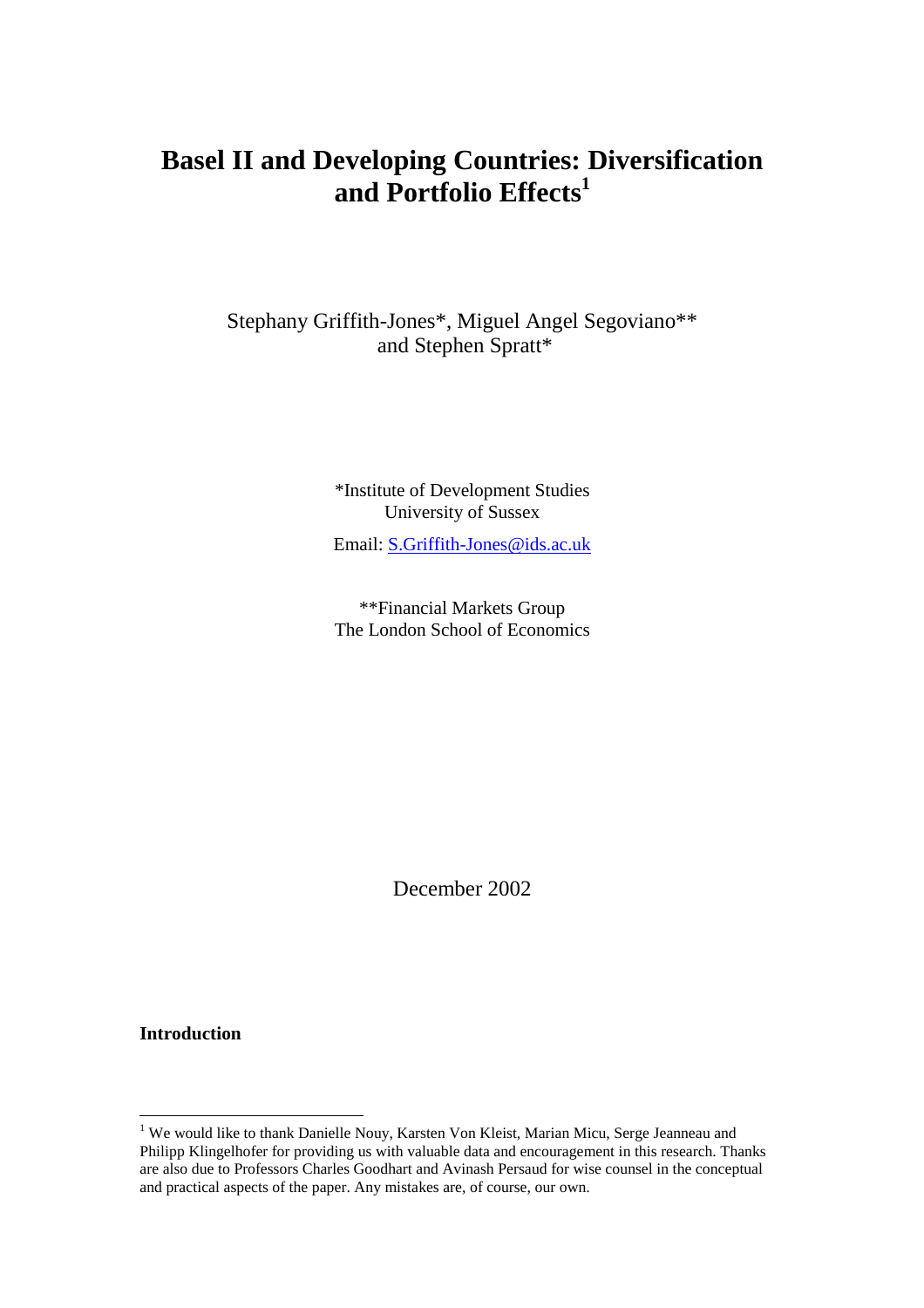Our concerns on the potential impact of the proposed new Basel Capital Accord (Basel II) were first expressed following the release of the second Consultative Paper  $(CP2)$  in January 2001.<sup>2</sup> However, since that time a number of modifications have been made to the proposals that go some way to addressing these original concerns.

The most recent paper of ours on this subject was published in the *Financial Regulator* in September 2002. This paper reiterated our concerns about the potential impact of the proposals on developing and emerging economies, assessed the likely impact of the modifications announced by that time, and highlighted remaining areas of concern. These were twofold:

- 1. Widespread adoption of the IRB approach by internationally active banks would lead to a significant increase (decrease) in capital requirements for loans to lower (higher) rated borrowers. To the extent that the pricing and availability of international bank loans is influenced by the capital requirements that relate to them, this would imply a sharp increase in the cost and/or a reduction in the quantity of international lending to developing and emerging economies. Given the current very low levels of such lending, this raises the possibility of the current situation becoming 'institutionalised', so that, even if global conditions improve, the potential of international bank lending to contribute towards the development of poorer countries would be significantly reduced.
- 2. The use of market-sensitive measures of risk as envisaged in the IRB approaches – is inherently pro-cyclical. The fact that capital requirements will move in conjunction with the business cycle implies an amplification of that cycle as loans 'migrate' between bands as circumstances improve or deteriorate. The natural tendency of market practitioners – including bankers – to underestimate risks in booms and overestimate risks in recessions will thus be formalised, and legitimised, in regulation. Thus, in an upturn, the perception of generally reduced risks would result in lower capital requirements, further strengthening this perception of lower risk, but perhaps resulting in a longer 'boom' period and the build-up of greater levels of potentially systemic risk. Conversely, in a downturn or recession, higher capital requirements, as determined by the IRB approach, would reduce further incentives to lend, and – coupled with the difficulty of raising capital in a recession - create the possibility of a 'credit crunch' wherein even potentially profitable business propositions are unable to attract funding. The danger is that a downturn is turned into a recession, or an existing recession lengthened or deepened.

These concerns about the potentially damaging impact of Basel II were viewed in the context of a more general analysis. This argued that that the major problems facing developing countries in their attempts to access international finance for purposes of growth and development were a) the current low level of all types of flows (particularly, but not exclusively, bank lending) and b) the increasingly short-term and pro-cyclical nature of these flows. (Griffith-Jones, 2002) Given our view of this

 $\overline{a}$ 

<sup>2</sup> See Griffith-Jones, S. and Spratt, S.(2001) *'Will the proposed new Basel Capital Accord have a net negative effect on developing countries?'* mimeo, Institute of Development Studies, Brighton. http://www.ids.ac.uk/ids/global/finance/ifpubs.html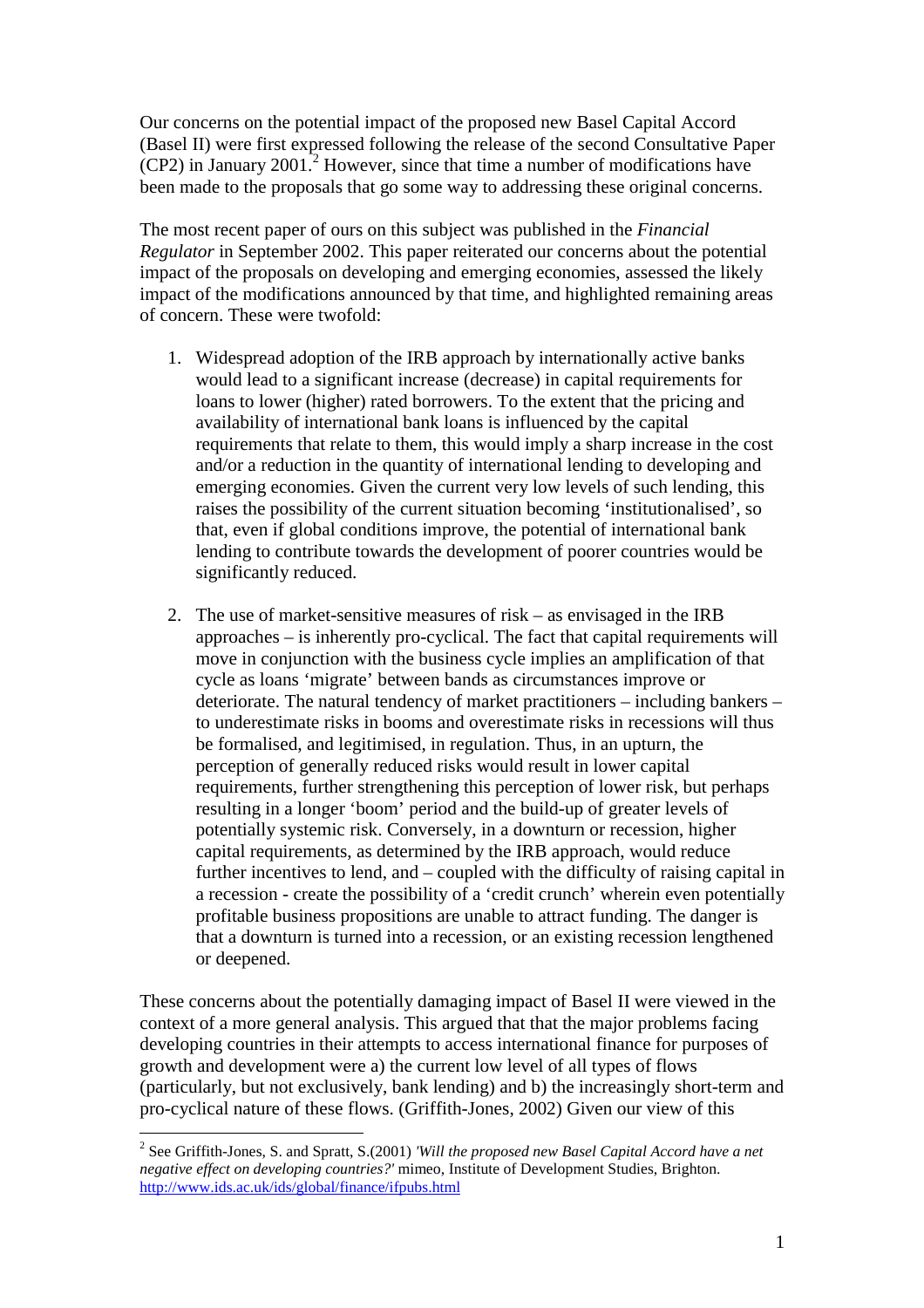discouraging general environment, it remains of serious concern that the proposals for Basel II may exacerbate, rather than attempt to counter, these damaging trends.

This paper will present the results of empirical work that we have undertaken to address the first point detailed above. We suggested in our most recent paper on this subject that one reason why capital requirements under the new proposals could be *inappropriately* high for developing and emerging economies, is that the benefits of international diversification are not taken into account. We suggested that, if it could be demonstrated that the correlation between developed/developed country lending was higher than that between developed/developing, then a case could be made that an internationally diversified loan portfolio, with a range of developed and developing country borrowers, would have a lower level of risk – in terms of the overall portfolio – than one which focused primarily on developed country lending. If this is, in fact, the case, then it would be possible – and certainly desirable – for the Basel Committee to incorporate the benefits of international diversification into the new Accord.

This argument is similar to that used to support the recent modifications (November, 2001) resulting in the flattening of the IRB curve, with respect to corporate lending. In the original proposals for January 2001 it implicitly assumed that the average asset correlation was 0.2. However following empirical research initiated by the Committee (Lopez 2001) a modification to the IRB formula was proposed so that the correlation coefficient would decline from 0.2 to 0.1 as probability of default (PD) increased. In essence, the argument is that a higher PD for a corporate reduces correlation, as bankruptcy/default may be the result of any number of non-systemic factors that would not necessarily have any impact on the prospects for other corporates.

The argument that asset correlation is variable is self-evident. Furthermore, the suggestion that this variability impacts upon the level of risk in an overall portfolio, and should therefore be reflected in capital requirements would also seem to have force. Consequently, we have followed this approach in our own empirical work, which, as we shall detail below, provides strong support for a similar modification of the IRB formula with respect to internationally diversified lending.

It has long been argued that one of the major benefits of investing in developing and emerging economies is their relatively low correlation with mature markets. Therefore our first hypothesis can be stated as follows:

### **H1 –** *The degree of correlation between the real and financial sectors of developed economies is greater than that which exists between developed and developing economies.*

We have tested this hypothesis of differential correlations, first with specific regard to international bank lending and profitability and, secondly, in a more general but supportive sense. All of our results offer significant support for the validity of this position. This has provided the basis for a second hypothesis, which relates specifically to the ongoing work of the Basel Committee:

**H2 -** *An international loan portfolio which is diversified across the developed, emerging and developing regions enjoys a more efficient risk/return trade-off – and*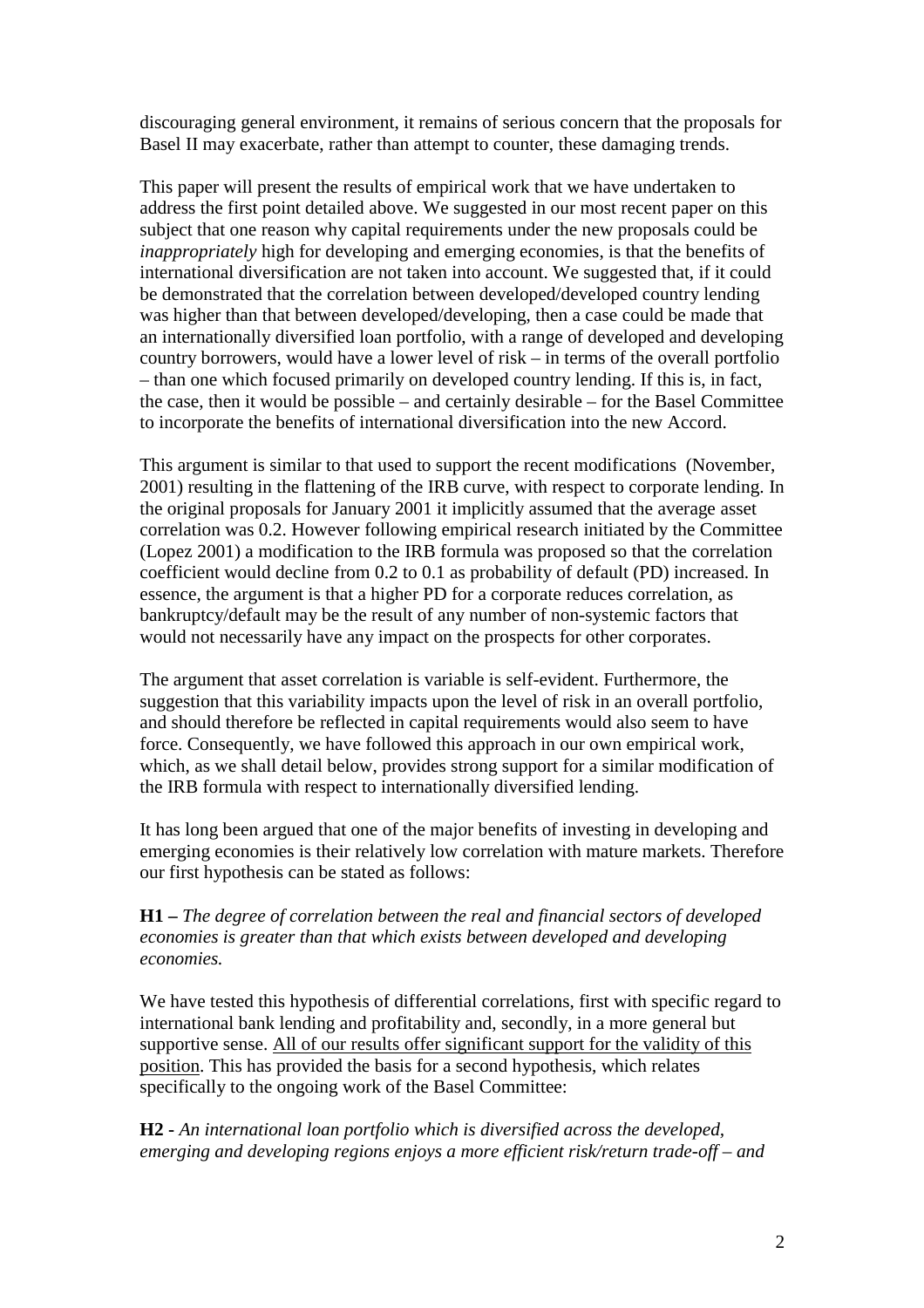### *therefore lower overall portfolio level risk as measured by unexpected losses - than one focused exclusively on developed markets*

In order to test this more specific hypothesis we have simulated levels of unexpected loss for two portfolios: one with a loan portfolio that is evenly distributed across developed and developing regions; the second with a portfolio that is distributed across only the developed regions. The results of these simulations provide convincing support for the second of our hypotheses. Suggesting that the level of unexpected loss that a portfolio focused on purely developed country borrowers would face in an extreme event, would be about twenty-five percent higher than a portfolio diversified across developed and developing countries.

The fact that the tests we have performed, using a variety of variables, over a range of time periods, all provide strong evidence in support of our diversification hypothesis, seems, to us, compelling. This evidence is further strengthened by the results of our simulations of loan portfolios, which, by employing a similar methodology to that used by the most sophisticated banks, demonstrate the beneficial impacts of international diversification, as they would be viewed by the major banks. Taken together, this evidence suggests that, so as to not *unfairly* penalise emerging and developing economies, the Basel Committee should closely examine the practicalities of incorporating the benefits of international diversification into the forthcoming final consultative paper. It is hoped that the evidence presented below will demonstrate the validity of this view.

The rest of the paper is structured as follows. Section I details the sources of data and methodology used, section II presents the results of the econometric work, section III presents a simulation of two loan portfolios, section IV explores the implications of our results and concludes. Technical details on the statistical and simulation work are contained in the appendices.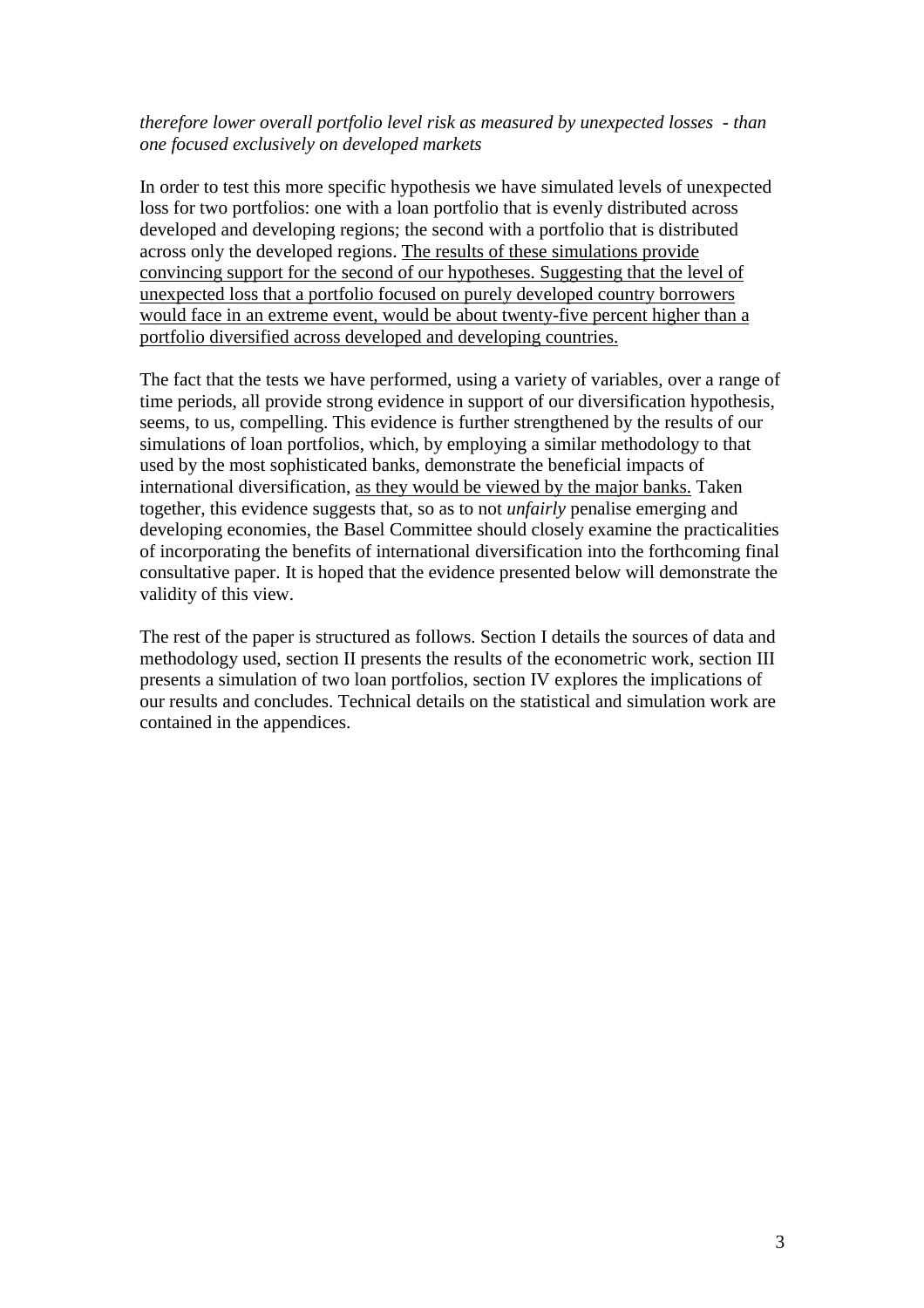### **I. Data and Sources**

#### Countries analysed:

*Developing Countries:* Argentina, Brazil, Chile, Ecuador, Mexico, Panama, Peru, Venezuela, Philippines, Korea, Malaysia, Thailand, Indonesia, Bulgaria, Poland, Russia, Nigeria, South Africa

*Developed Countries:* U.S. Japan, Germany, Spain, France, U.K. Italy, Canada *Others:* Singapore, Ireland, Greece, Portugal, Finland

Variables analysed:

| ravic 1.<br>Grouping | Code              | <b>Description</b>                   | <b>Time</b>   | Freq    | <b>Source</b>       |  |
|----------------------|-------------------|--------------------------------------|---------------|---------|---------------------|--|
|                      |                   |                                      | <b>Period</b> |         |                     |  |
| <b>Financial</b>     | <b>ROA</b>        | Return on Assets (banks)             | 1988-2001     | Annual  | The Banker          |  |
| <b>Sector</b>        |                   |                                      |               |         |                     |  |
| <b>Financial</b>     | <b>ROC</b>        | Return on tier one capital           | 1988-2001     | Annual  | The Banker          |  |
| <b>Sector</b>        |                   | (banks)                              |               |         |                     |  |
| <b>Financial</b>     | <b>Syndicated</b> | <b>Syndicated Loans Spreads</b>      | $93-02$       | Monthly | <b>BIS</b>          |  |
| <b>Sector</b>        |                   |                                      |               |         |                     |  |
| <b>Bonds</b>         | GBI <sup>3</sup>  | Global Bond Index                    | 87-02         | Daily   | JP Morgan/Reuters   |  |
| <b>Bonds</b>         | EMBI <sup>4</sup> | <b>Emerging Market Bond</b>          | 87-02         | Daily   | JP Morgan/Reuters   |  |
|                      |                   | Index                                |               |         |                     |  |
| <b>Bonds</b>         | $EMBI+^5$         | <b>Emerging Market Bond</b>          | 87-02         | Daily   | JP Morgan/Reuters   |  |
|                      |                   | Index Plus.                          |               |         |                     |  |
| <b>Stocks</b>        | IFC $G^6$         | <b>S&amp;P</b> International Finance | 90-02         | Daily   | IFC/S&P             |  |
|                      |                   | Corporation (Global)                 |               |         |                     |  |
| <b>Stocks</b>        | IFC $I^7$         | <b>S&amp;P</b> International Finance | $90-02$       | Daily   | IFC/S&P             |  |
|                      |                   | Corporation (Investable)             |               |         |                     |  |
| <b>Stocks</b>        | <b>COMP</b>       | Developed countries listed           | 90-02         | Daily   | Reuters             |  |
|                      |                   | above: composite stock               |               |         |                     |  |
|                      |                   | indexes                              |               |         |                     |  |
| <b>Macro</b>         | <b>GDP</b>        | <b>GDP</b> Growth Rate               | 85-00         | Six-    | IMF, World Bank     |  |
|                      |                   |                                      |               | Monthly | (Author's own       |  |
|                      |                   |                                      |               |         | calculations)       |  |
| <b>Macro</b>         | <b>GDP HP</b>     | Hodrick-Prescott                     | 50-98         | Annual  | National Data       |  |
|                      |                   | decomposition of GDP                 |               |         | (Author's own       |  |
|                      |                   |                                      |               |         | calculations)       |  |
| <b>Macro</b>         | <b>STIR</b>       | Short term nominal interest          | 85-00         | Six-    | National data (BIS) |  |
|                      |                   | rate                                 |               | Monthly | or IMF, IFS         |  |
| <b>Macro</b>         | <b>STIRR</b>      | Short term real interest rate        | $85-00$       | $Six-$  | National data (BIS) |  |
|                      |                   |                                      |               | Monthly | or IMF, IFS         |  |
|                      |                   |                                      |               |         |                     |  |

Table 1.

 $\overline{a}$ 

<sup>&</sup>lt;sup>3</sup> The GBI consists of regularly traded, fixed-rate, domestic government bonds. The countries covered have liquid government debt markets, which are freely accessible to foreign investors. GBI excludes: floating rate notes, perps, bonds with less than one year maturity, bonds targeted at the domestic markets for tax reasons and bonds with callable, puttable or convertible features.

<sup>&</sup>lt;sup>4</sup> Included in the EMBI are US dollar denominated Brady bonds, Eurobonds, traded loans and local debt market instruments issued by sovereign and quasi-sovereign entities.

<sup>&</sup>lt;sup>5</sup> EMBI+ is an extension of the EMBI. The index tracks all of the external currency denominated debt markets of the emerging markets.

 $6$  IFC G (Global) is an emerging equity market index produced in conjunction with S&P. The index does not take into account restrictions on foreign ownership that limit the accessibility of certain markets and individual stocks.

<sup>&</sup>lt;sup>7</sup> IFC I (Investable) is adjusted to reflect restrictions on foreign investments in emerging markets. Consequently, it represents a more accurate picture of the actual universe available to investors.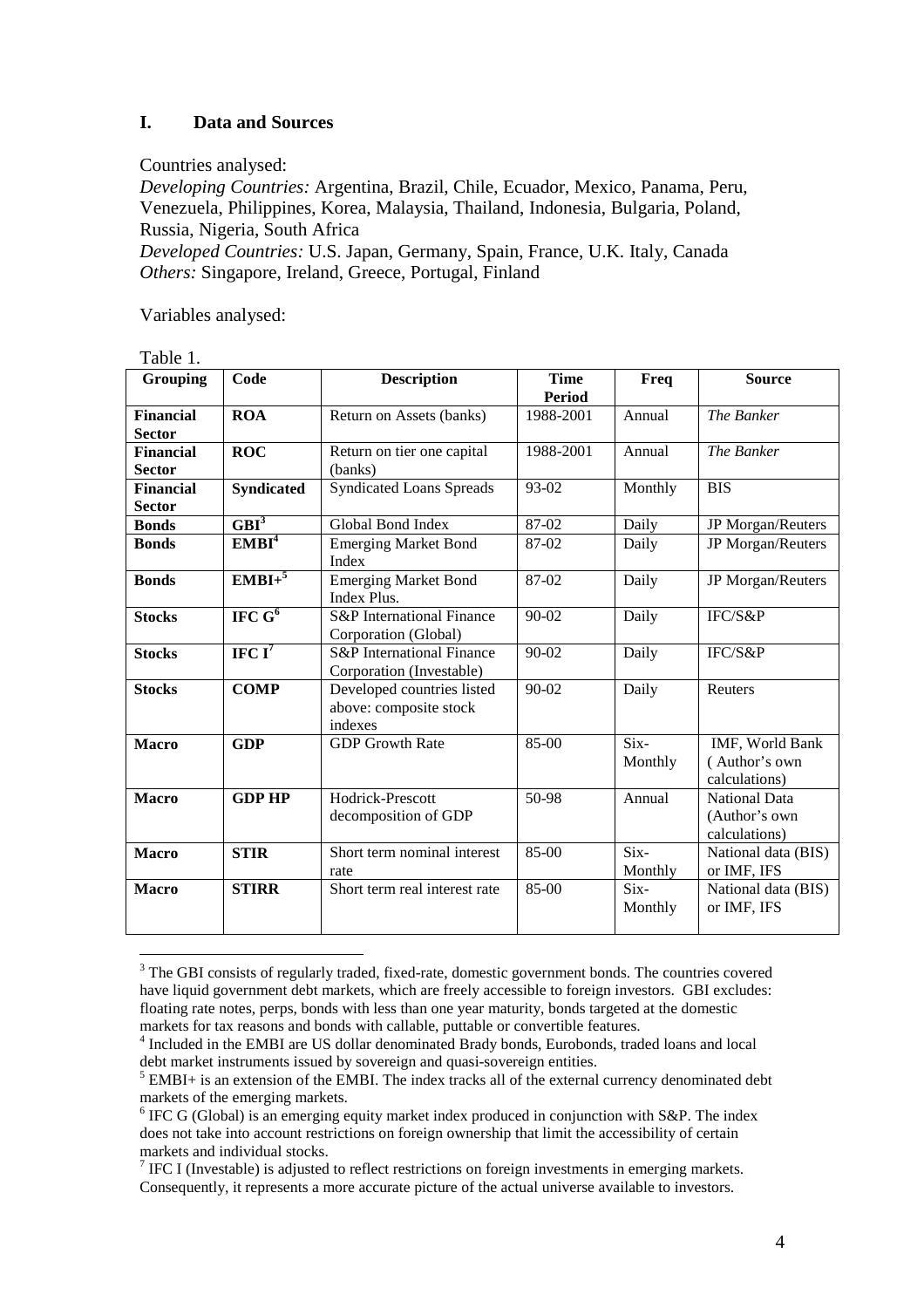### **II. Results**

All the statistical significance tests we have undertaken provide strong support for our first hypothesis. Crucially for the validity of our results, cumulative



distribution function (CDF) tests were undertaken in each instance. The purpose of the tests was to establish, for any given level of correlation, the probabilities that the developed/developed series and the developed/ developing series would have a lower level of correlation. The results of two of these tests are shown in figures 1 and 2 (the remaining results are contained in Annex 1) as an example of the fact that, in every

instance, the developed/developed correlation dominates that of the developed/developing correlation.



That is, for any level of correlation (x), the probability that the actual correlation between developed and developing indicators is lower than x, is higher than the probability that the correlation between developed and developed indicators is lower than x.

The results in Table 2 offer further support for the first of our hypotheses, in both a general and a

specific sense. The specific, financial sector, results are presented first, followed by evidence from other, more general sources.

| Variable         | Time-Period | Frequency   | Developed/  | Developed/  | <b>Test Statistic</b>   |
|------------------|-------------|-------------|-------------|-------------|-------------------------|
|                  |             |             | Developed   | Developing  | $(H0:Mx=\overline{My})$ |
|                  |             |             | Mean        | Mean        | Critical Value of       |
|                  |             |             | Correlation | Correlation | 0.05% one-tailed        |
|                  |             |             | Coefficient | Coefficient | test in                 |
|                  |             |             |             |             | parentheses             |
| Syndicated       | 1993-2002   | Monthly     | 0.37        | 0.14        | 3.33(3.29)              |
| <b>ROA</b>       | 1988-2001   | Annual      | 0.10        | $-0.08$     | 4.40(3.29)              |
| ROC.             | 1988-2001   | Annual      | 0.14        | $-0.11$     | 6.92(3.29)              |
| <b>GDP</b>       | 1985-2000   | Six-monthly | 0.44        | 0.02        | 9.08(3.29)              |
| <b>GDP HP</b>    | 1950-1998   | Annual      | 0.35        | 0.02        | 9.41 (3.29)             |
| <b>STIR</b>      | 1985-2000   | Six-monthly | 0.72        | 0.23        | 11.09(3.29)             |
| <b>STIRR</b>     | 1985-2000   | Six-monthly | 0.66        | 0.22        | 10.93(3.29)             |
| <b>GBI-EMBI</b>  | 1991-2002   | Daily       | 0.78        | 0.53        | 5.45(3.29)              |
| <b>GBI-EMBI</b>  | 1991-1997   | Daily       | 0.90        | 0.74        | 4.64(3.29)              |
| <b>GBI-EMBI</b>  | 1998-2002   | Daily       | 0.42        | 0.09        | 5.87(3.29)              |
| <b>IFCI-COMP</b> | 1990-2000   | Daily       | 0.58        | $-0.15$     | 7.83(3.29)              |
| <b>IFCG-COMP</b> | 1990-2000   | Daily       | 0.58        | $-0.17$     | 8.06(3.29)              |

**Table 2.**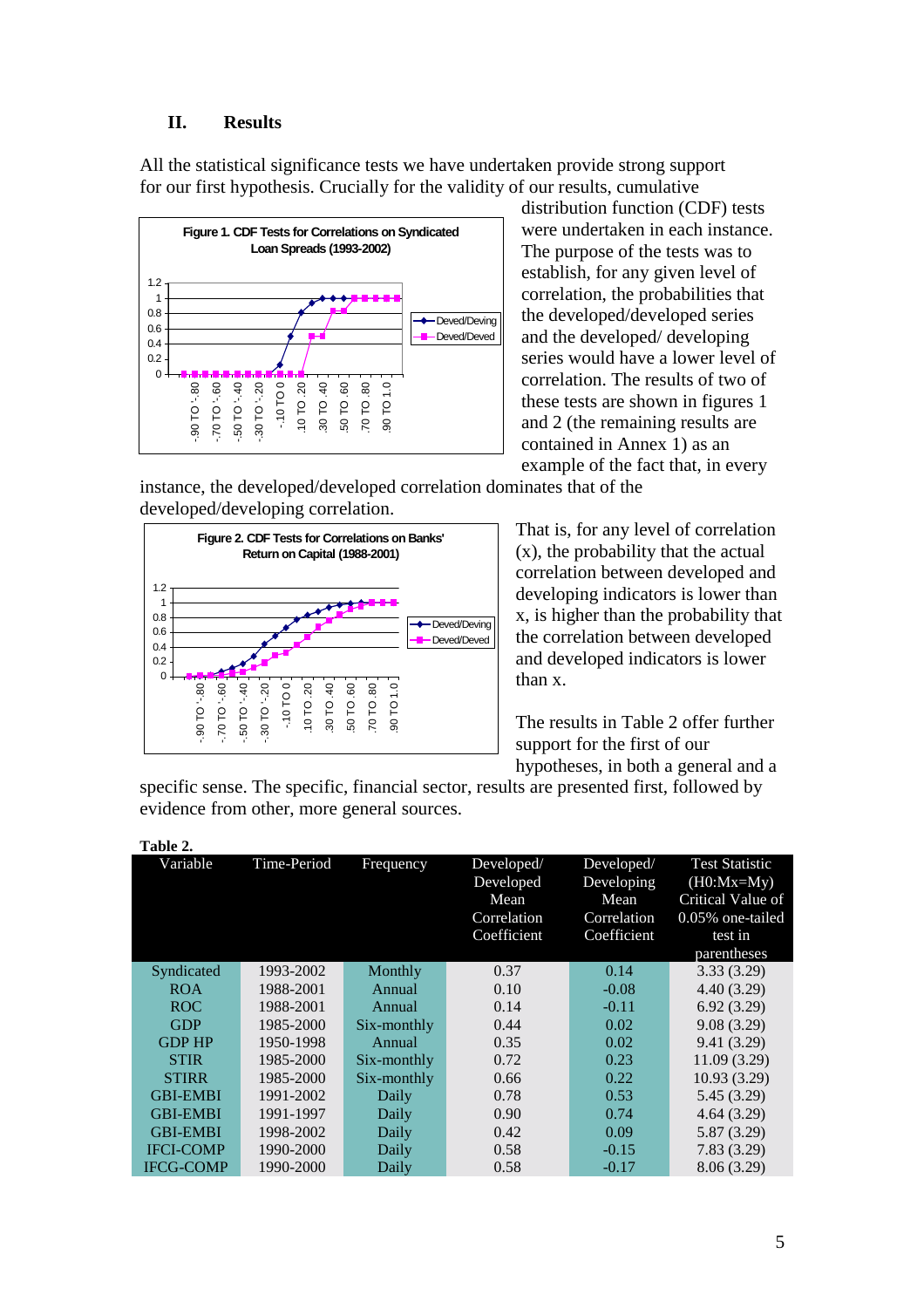As can be seen from Table 2, all the results were tested to ensure statistical significance. In all cases, the results were significant at the 99.5% confidence level and the null hypothesis that the average mean correlations of the two series were equal (H0: Mx=My) was clearly rejected.

#### *Discussion*

As is clear from table 1, a wide variety of financial, market and macro variables have been employed in our tests. Whilst it might be suggested that each of the variables we have used could be criticized as imperfect in some way, we would argue strongly that the possibility of distortions in the data are likely to be cancelled out, as they are unlikely to be the result of common causes. Consequently, the fact that every statistical test that we have performed, regardless of variable, time-period or frequency, has pointed in the same direction, and all are clearly statistically significant on a variety of tests, offers robust and unequivocal support for our first hypothesis.

 In the case of spreads on syndicated bank loans, and adopting the reasonable assumption that they are indicative of the risk associated with the loans – and therefore a proxy for probability of default  $-$  it is clear that risks, as measured in this way, have had a greater tendency to rise and fall together *within* the developed regions than has been the case for the developed and developing regions. Consequently, this first result would appear to offer support to our hypothesis. That is, over the sample period of 1993 to 2002 a bank with a loan portfolio that was well diversified across the major developed and developing regions, would have enjoyed diversification benefits at the portfolio level: the correlation between the risks associated with loans to each of these regions would have been lower than was the case for a bank with a loan portfolio which focused only on developed markets.

Similarly, the fact that the profitability of banks in developed markets are slightly negatively correlated with those in developing markets, whilst the profitability of banks within developed markets are slightly positively correlated, provides further support for our hypothesis of the benefits of diversification. Although there may be many factors affecting the level of profitability of a country's domestic banking system, it seems reasonable to assume that one of the more significant factors would be the incidence of non-performing loans in the domestic economy. More generally, the health and consequent profitability of the country's domestic economy must plausibly impact strongly upon the profitability of its banking sector. Thus, over the sample period, a bank lending to both banks and corporates across a wide range of developed and developing countries would have obtained diversification benefits, at the portfolio level, relative to a bank with a loan portfolio concentrated solely on developed markets.

The results from the macro variables, whilst more general, give some indication of the extent to which developed economies have tended to move in step with each other to a far greater extent than have developed and developing economies. If we plausibly assume that the incidence of non-performing loans (NPL) in an economy is, at least partially, inversely related to the rate of GDP growth, then banks with an internationally diversified portfolio would be less likely to experience sharp increases in the incidence of NPLs in these markets simultaneously. Conversely, a bank that focused entirely on the – more highly correlated – mature markets would have a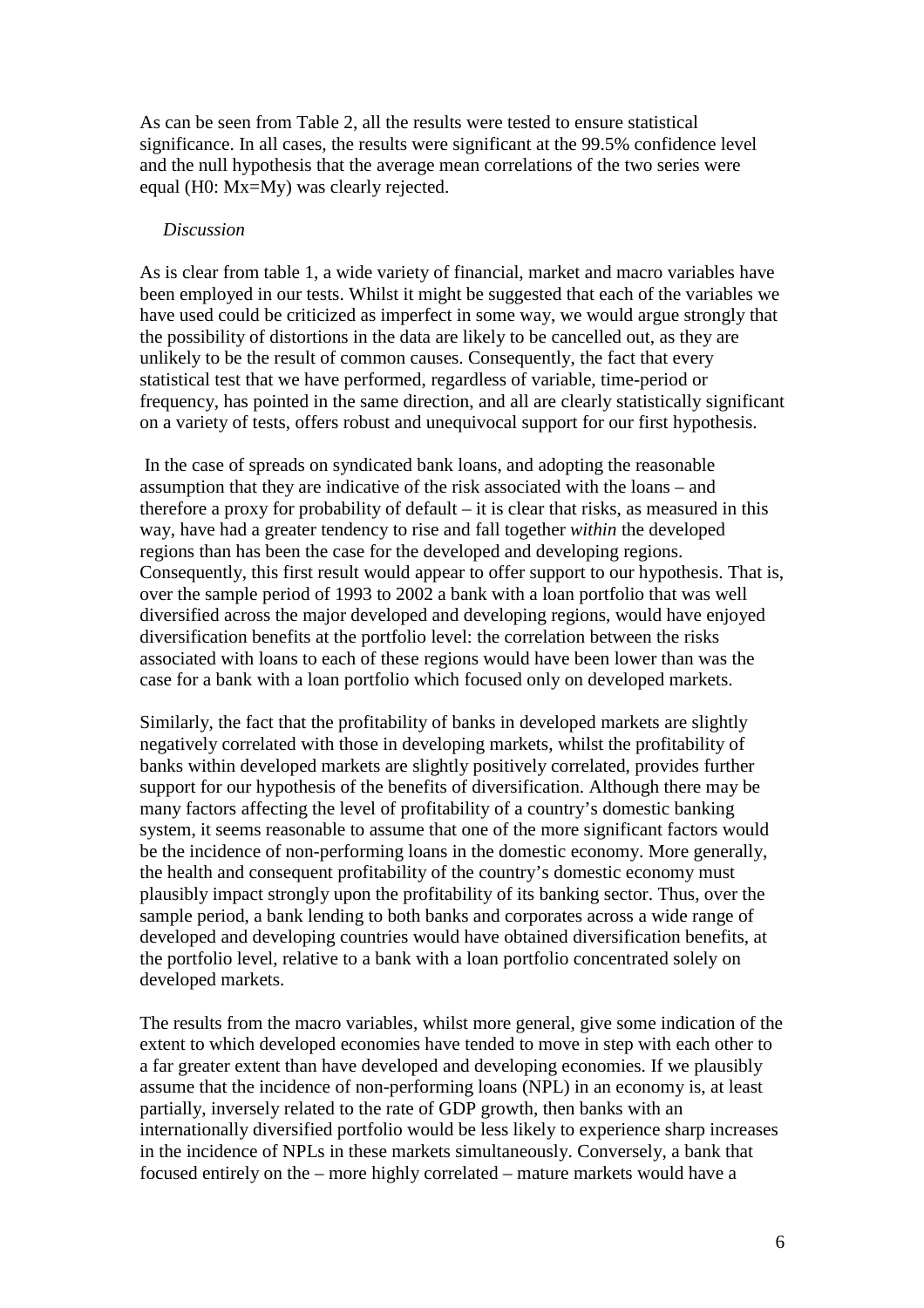greater chance of experiencing such an outcome. Similar implications can be drawn if we take movements in short-term interest rates as a proxy for the business cycle – rising rates indicating the close of an upturn and vice versa – these results provide further evidence in support of our argument. As with GDP growth, the fact that business cycles – and therefore movements in short-term interest rates – are more correlated between developed countries than between developed and developing countries, suggests that the incidence of NPLs and defaults are likely to be more correlated in the former than the latter.

For many market practitioners, movement in government bond prices and yields are seen as a strong indicator of both economic fundamentals and market views on the economic prospects of each country. The fact that developed country bond prices move in step to a far greater extent than do developed and developing country prices, suggests a closer correlation between both economic fundamentals in developed countries *and* market sentiment towards them. The evidence of lower correlation between developed and developing stock markets also supports this view. To the extent that a country's stock market reflects economic fundamentals and investor sentiment towards the country, a lower correlation between developed and developing countries provides further evidence in support of our first hypothesis.

The evidence presented above clearly supports our hypothesis that a bank's loan portfolio that is diversified internationally between developed *and* developing country borrowers would benefit in terms of lower overall portfolio risk relative to one that focused exclusively on lending to developed countries. In order to test this hypothesis in the specific context of a bank's loan portfolio a simulation exercise has been undertaken to assess the potential unexpected loss resulting from a portfolio diversified within developed countries, and one diversified across developed and developing regions.

### **III. Simulated Loan portfolios**

The testing of our second hypothesis involves the construction of two simulated loan portfolios, which enables us to assess the probable level of unexpected loss in each portfolio. Thus we can directly compare the simulated behaviour of a portfolio diversified across developed and developing regions, with one focused solely on developed markets.

The basic context for our approach and the results obtained are detailed below. Appendix 2 contains more information, as well as technical details of the construction of the simulated portfolios.

### *Context*

The fact that the quality of the credit portfolio of any bank can change at any time in the future means that there is a need to make frequent calculations of the expected losses that a bank could suffer, under a variety of situations. Given the constant changes in portfolio quality, it is unlikely that the computed preventive reserves will be the same for different periods. The difference between preventive reserves computed at different periods, (due to changing credit quality), is the cause of the potential losses to the bank - those that could erode their capital in extreme situations.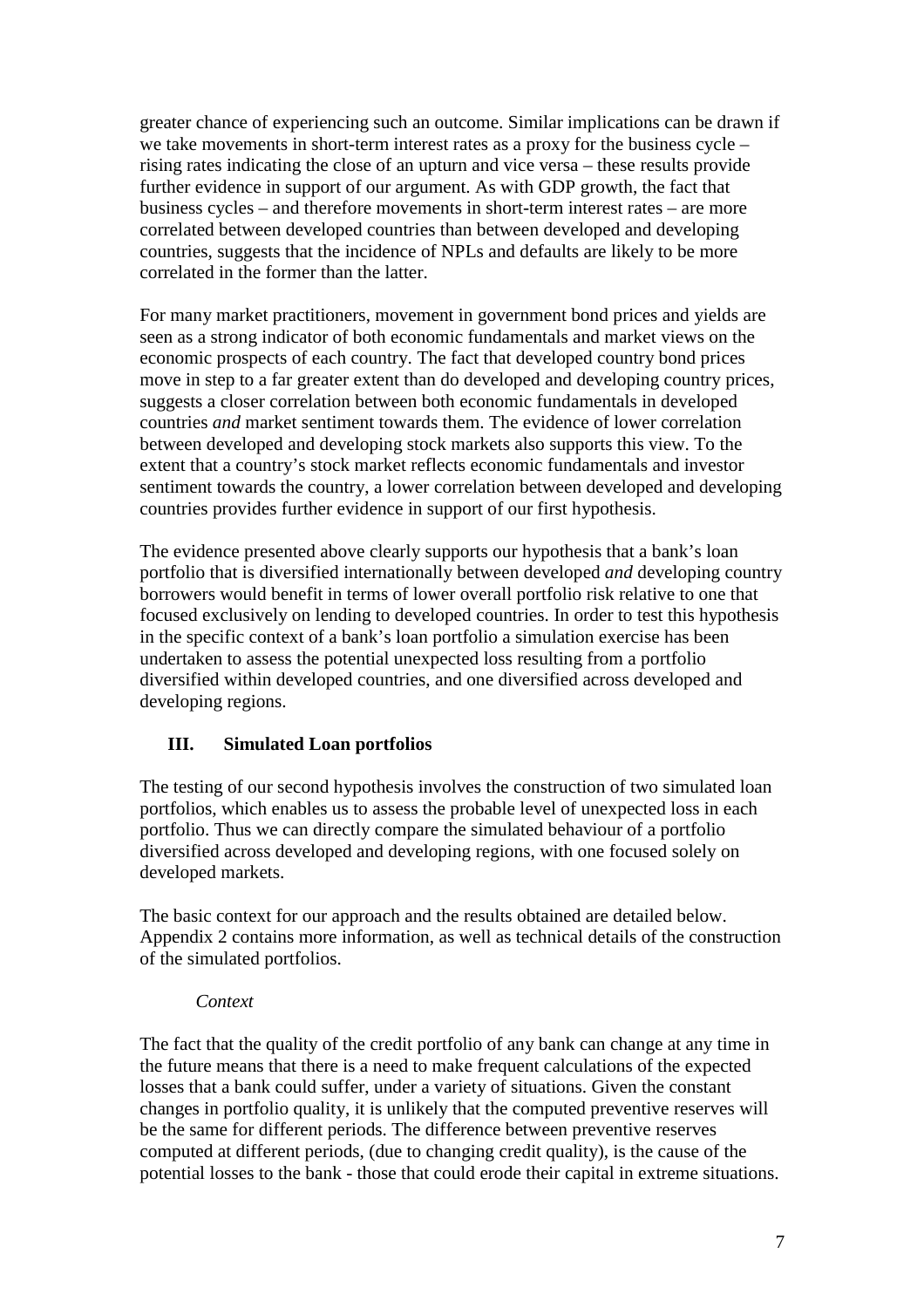These losses are called "Unexpected Losses". Our second hypothesis, in effect, states that the levels of unexpected loss for a portfolio that is diversified across developed and developing markets will be lower than that for a portfolio that focuses exclusively on developed markets. This hypothesis is supported, in principle, by the results of our statistical work above, which demonstrated the lower level of correlation between developed/developing markets than that which exists between developed/developed markets.

#### *Simulation*

The approach we employ represents a modification of the well-known CreditMetrics approach, which has been widely used to simulate unexpected losses in portfolios. Following a similar approach, two simulated portfolios were constructed: one with an even distribution of loans across the major developed and developing regions<sup>8</sup>; the other with the loan portfolio evenly distributed across the developed regions. We then programmed an algorithm that simulated 10,000 different 'quality scenarios' that might impact on these portfolios, and so produce migration of loans between credit quality bands. Each quality scenario shows a change in the market value of the assets of the creditors in the portfolio, and therefore the difference between the initial and final credit quality can be assessed. Once the credit portfolio quality scenarios have been simulated, it is possible to compute the losses/gains that come from the difference between initial and final credit qualities.

The losses/gains obtained from the simulation process are used to build a histogram, which summarises the loss distribution of the credit portfolio. From this distribution a 'value at risk' (VaR) is defined from which we obtain the amount of unexpected losses from the portfolio.<sup>9</sup> The unexpected losses divided by the total amount of the portfolio represent the percentage that with, a given probability, (defined by the chosen percentile) could be lost in an extreme event.

#### *Results*

 $\overline{a}$ 

The results obtained from our simulations offer strong support for our second hypothesis. The results are as follows:

| 1. Diversified developed/developing |            |            | 2. Diversified developed          |            |            |                   |
|-------------------------------------|------------|------------|-----------------------------------|------------|------------|-------------------|
| Total Exposure = $117,625,333.00$   |            |            | Total Exposure = $117,625,333.00$ |            |            |                   |
| Percentile                          | Loss value | Unexpected | Percentile                        | Loss value | Unexpected | Percentage        |
|                                     |            | loss (%)   |                                   |            | loss (%)   | <b>Difference</b> |
| 99.8                                | 22,595,312 | 19.21      | 99.8                              | 27,869,349 | 23.69      | $+23.34$          |
| 99.9                                | 26,390,246 | 22.44      | 99.9                              | 32,187,075 | 27.36      | $+21.96$          |

#### **Table 3. Comparison of non-industrially diversified portfolios**

<sup>&</sup>lt;sup>8</sup> Developing: Africa and the Middle East; Asia and Pacific; developing Europe; Latin America. Developed: EU (non-EMU); EMU; Other Industrial; offshore centres.

 $9^9$  There are, of course, many problems and critics of the VaR approach to risk management. See Zigrand (2001) and Persaud (2001) for example. However, it is beyond the scope of this paper to assess these issues. For the purposes of this research, our simulation is designed to demonstrate – in broad terms – the relative difference in unexpected losses that would be likely to occur in each portfolio, in a similar fashion to that currently practiced by many major, internationally active banks.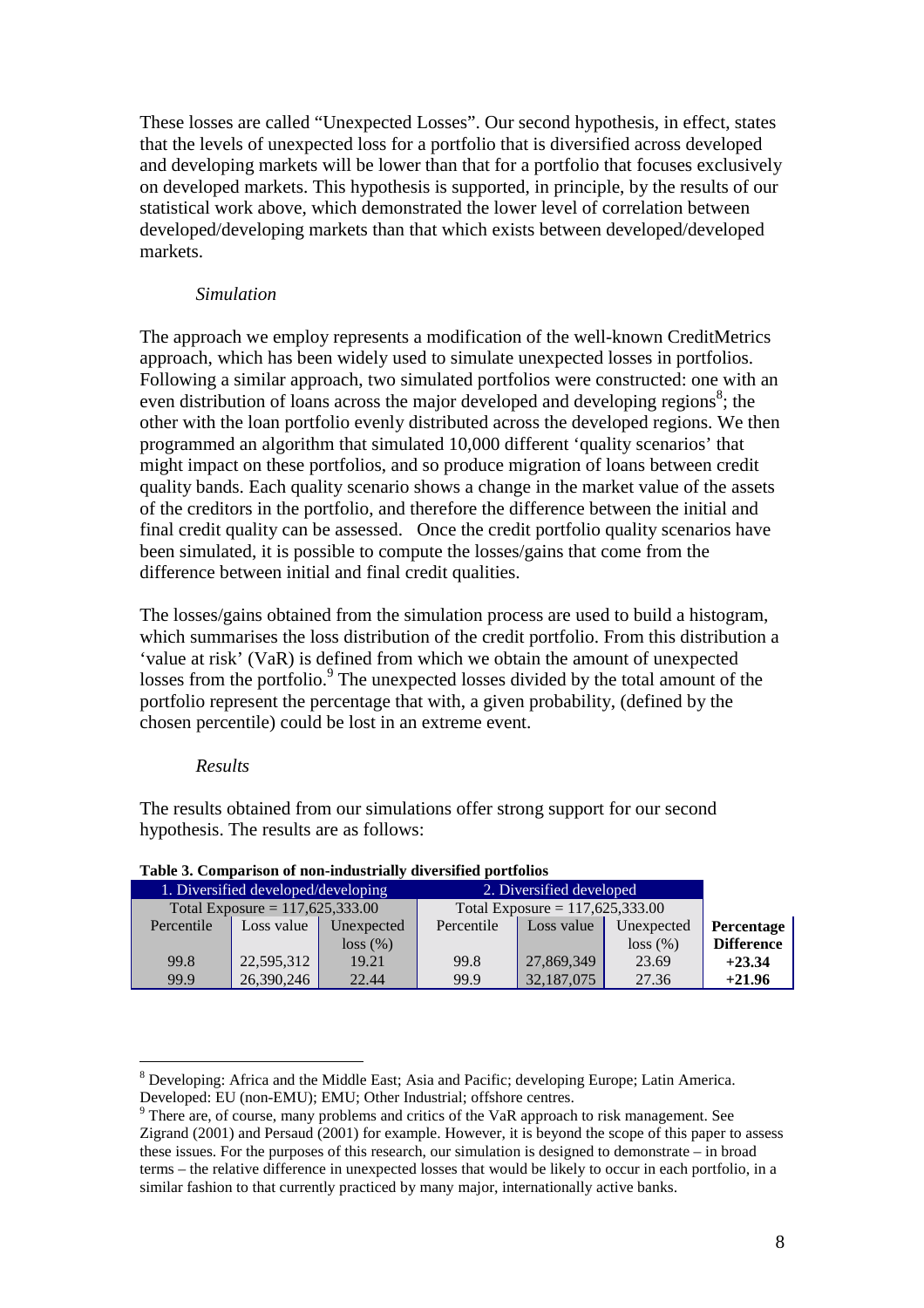As can be seen from table 3, the unexpected losses simulated for the portfolio focused on developed country borrowers are, on average, almost twenty-three percent higher than for the portfolio diversified across developed and developing countries.

#### *Discussion*

The simulated loan portfolios constructed offer clear evidence that the benefits of international diversification produce a more efficient risk/return trade-off for banks at the portfolio level. Given that capital requirements are intended to deal with unexpected loss, the fact that the level of unexpected loss in our simulation is lower for a diversified than for an undiversified portfolio, suggests that – *in order to accurately reflect the actual risks that banks may face* – Basel II should take account of this effect.

It is, of course, always possible to question the assumptions which underpin any simulation. We have attempted to ensure that our assumptions are as reasonable as possible. One aspect that we considered in detail was that the decision to assume no industrial diversification within countries might prevent the benefits of such diversification in developed countries – which generally have a greater range of industries than do developing countries – from being taken into account. We concluded, however, that the potential benefits of such diversification may have traditionally been overstated. This position is supported by recent empirical work undertaken by the BIS.<sup>10</sup> Using data from 105 Italian banks, over the period 1993-1999, Acharya *et al* (2002) test empirically for evidence in support of the theoretical benefits of industrial, sectoral and geographical diversification. The results, though somewhat surprising, would seem to offer support for both the assumptions that underpin the loan portfolio simulation (i.e. no industrial diversification) and, crucially, the general findings or our empirical work.

*From the combined results on bank loan return and risk, we conclude that increased industrial loan diversification results in an inefficient risk-return trade-off for the (Italian) banks in our sample, and sectoral diversification results in an inefficient risk-return trade-off for banks with relatively high levels of risk. Geographical diversification on the other hand does result in an improvement in the riskreturn trade-off for banks with low or moderate levels of risk.* (op. cit: 5)

However, in order to be certain that the simulation results have not been biased by this assumption, a second series of simulations was undertaken. In this instance, both geographical and industrial diversification was assumed. As can be seen in table 4, this modification – which brings the simulation closer to real practice - has the effect of halving the level of unexpected loss in the portfolios; thus they are now closer to the 8% figure often encountered in the real world, and which forms the basis of the Basel Committee's stated capital requirements for the system as a whole.

| Table 4. Comparison of two simulated industrially diversified portfolios |                                     |            |                                   |            |            |                   |  |  |
|--------------------------------------------------------------------------|-------------------------------------|------------|-----------------------------------|------------|------------|-------------------|--|--|
|                                                                          | 1. Diversified developed/developing |            | 2. Diversified developed          |            |            |                   |  |  |
|                                                                          | Total Exposure = $117,625,333.00$   |            | Total Exposure = $117,625,333.00$ |            |            |                   |  |  |
| Percentile                                                               | Loss value                          | Unexpected | Percentile                        | Loss value | Unexpected | Percentage        |  |  |
|                                                                          |                                     | loss (%)   |                                   |            | loss       | <b>Difference</b> |  |  |
| 99.8                                                                     | 15, 111, 321                        | 12.85      | 99.8                              | 17,665,318 | 15.02      | 16.90             |  |  |
| 99.9                                                                     | 15,358,788                          | 13.06      | 99.9                              | 17,960,850 | 15.27      | 16.94             |  |  |

|  | Table 4. Comparison of two simulated industrially diversified portfolios |  |  |  |
|--|--------------------------------------------------------------------------|--|--|--|
|  |                                                                          |  |  |  |

 $\overline{a}$ 

10 Working Paper no. 118: *Should banks be diversified? Evidence from individual bank's loan portfolios.*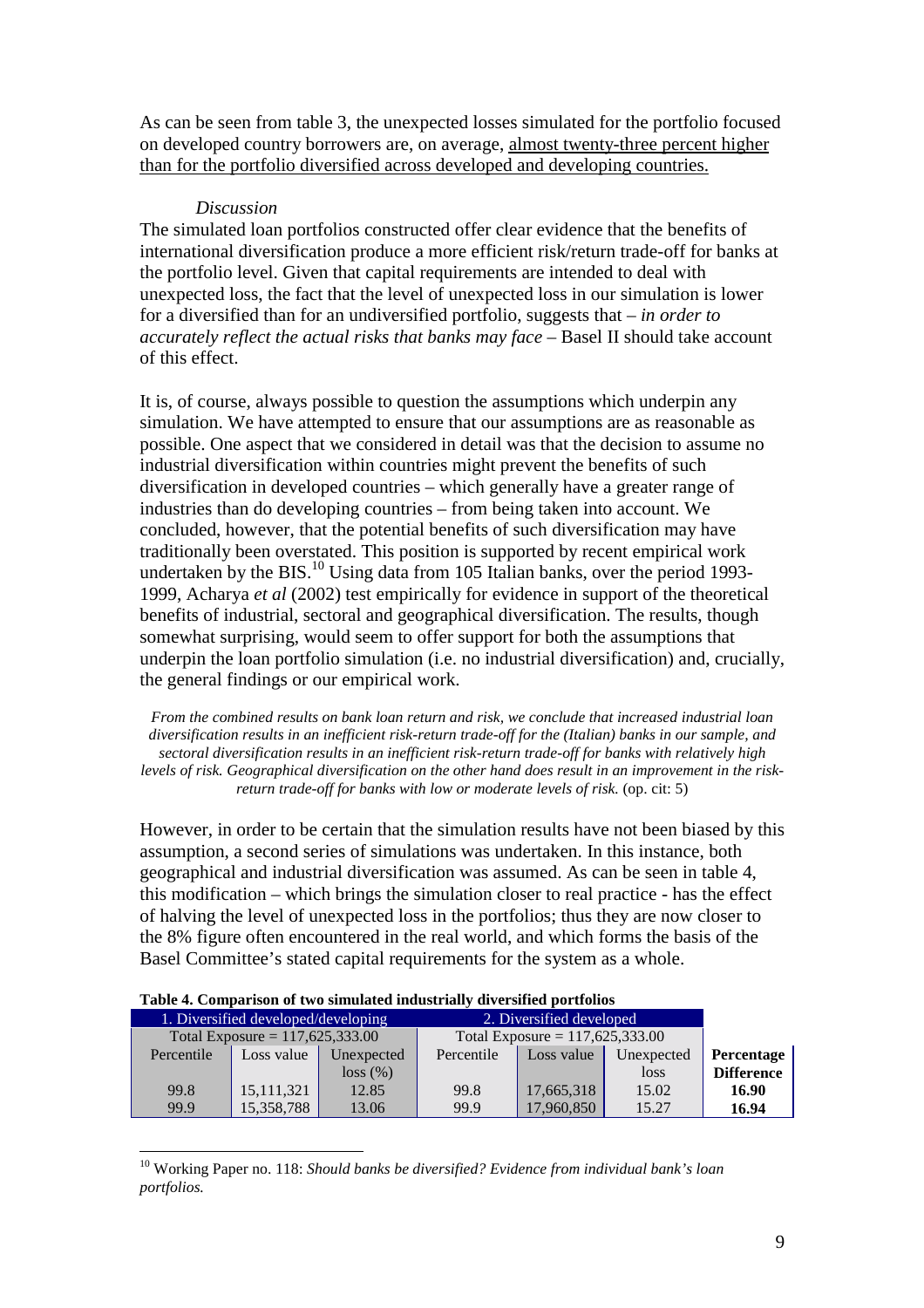The difference between the simulated unexpected losses in the two portfolios has also been reduced by this modification, although less so. However, at almost seventeen percent, on average, the difference remains highly significant, and so offers further evidence of the robustness of our results.

Another issue that we have given consideration to is the fact that correlations are not constant over time. The danger, of course, is that correlations within emerging markets increase dramatically in crises, as contagion spreads the crisis from one country or region to another. In this instance, it is possible that a portfolio diversified across a range of emerging and developing regions, might be hit simultaneously in each of these areas. However, while this may well be the common perception of emerging market behaviour in crises, it may only apply to a limited number of cases, which require specific preconditions to be in place; preconditions, which at the current time – and indeed at most times - do not apply. Kaminsky, Reinhart and Vegh (2002) examine two hundred years of financial crises, in both developed and developing countries, for evidence of contagion. They conclude that 'fast and furious' contagion of the type described above, and often viewed as inherent in emerging markets may occur, but only under certain circumstances. Of the major emerging market crises since 1980, the Mexican default of 1982, the Mexican devaluation of 1994, the devaluation of the Thai baht in 1997 and the Russian default of 1998, were all seen as instances where significant contagion did occur. However, with the exception of the Russian default – which affected all emerging and developing regions, as well as the developed world to a surprising extent (Davis, 1999) - the resultant contagion was restricted to the same region. Consequently, a portfolio diversified across *all* emerging and developing regions would not have suffered simultaneous problems to the extent described above. On the other hand, more recent events, such as the Brazilian devaluation of 1999, Turkey's devaluation in early 2001 and the problems starting in Argentina towards the end of 2001, have been associated with far less contagion, and have not become an emerging market-wide phenomenon.

Kaminsky *et al* (op. cit) suggest that a crisis that spreads beyond regional boundaries requires an investment boom, or bubble, to precede it. In this way, actors beyond the region become involved in events there, and so the crisis may spread – via common creditors to some extent – to other emerging, and even developing regions. The current environment is certainly not one of boom with regard to capital flows to emerging and developing economies. Furthermore, it seems unlikely that such circumstances are likely to reoccur in the foreseeable future, ensuring that the preconditions required for system-wide contagion are not in place, and the benefits of widespread diversification will remain a reality.

Kaminsky and Reinhart (2002) also emphasise this point. Their research suggests that financial turmoil in the 'periphery' (developing countries) only has systemic implications, such as contagion beyond the immediate region, when asset markets in one of the financial centres (developed world) is affected. "Thus, financial centers serve a key role in propagating financial turmoil. When financial centers remain safe, problems in an emerging market stop at the region's border". (p.3)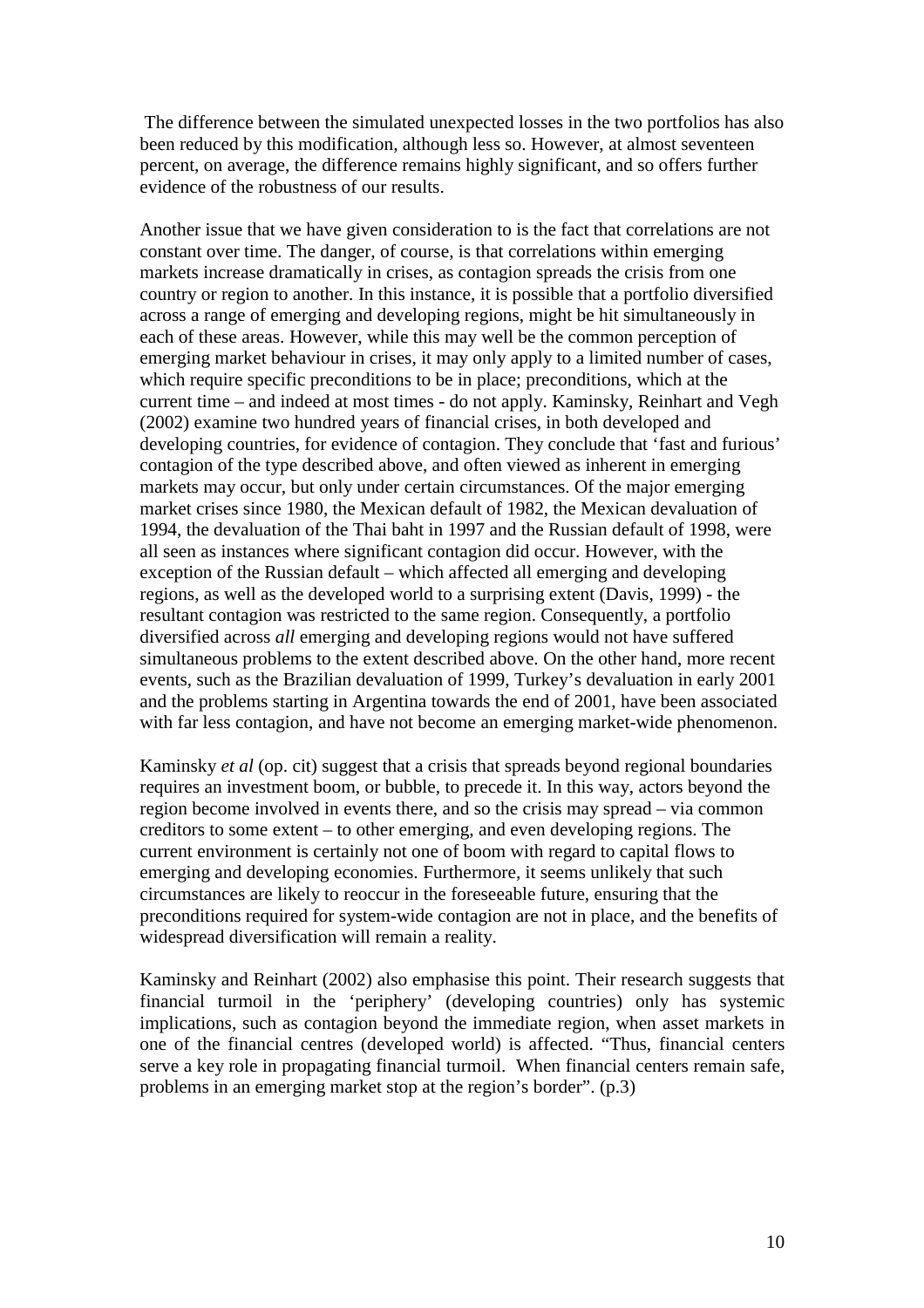### **IV. Conclusion**

The expressed purpose of the proposed new Basel Capital Accord is to better align regulatory capital with actual risk. This process, it is argued, will put bank lending on a sounder regulatory footing and remove the many distortions that have come to be recognised in the existing accord. We have argued that the current proposals run the risk of causing an increase in cost and/or reduction in quantity of bank lending to developing countries, as a consequence of the sharp increase in capital requirements for lending to lower rated borrowers. The response to this argument is that any changes in capital requirements are justified on the basis that, whilst the capital associated with lower (higher) rated borrowers is to rise (fall) significantly, relative to the existing situation, this merely reflects the more accurate measurement of risk.

However, as we have demonstrated in this paper, the failure of the proposals to date to take account of the benefits of international diversification suggests that, in this instance at least, risk is not been accurately measured. That is, by excluding the possibility that banks' capital requirements should take account of portfolio and diversification effects, the proposals effectively impose an inaccurate measure of actual risk, at the portfolio level. At present, the most sophisticated banks often *do* take account of the benefits of diversification in their international lending decisions. The fact that the proposals under Basel II will not allow these diversification benefits to be taken into account, suggests that the regulatory capital associated with lending to developing countries will be *higher* than that which the banks would – and currently are – choosing to put aside on the basis of their own models.

The Basel Committee has already made a number of modifications to the original proposals of January 2001 (CP2). The most significant being the modifications to the IRB formula to take account of variable asset correlation as related to PD, and those relating to SMEs. Following the release of CP2 there was widespread concern that lending to SMEs would be adversely affected by a large increase in the capital requirements associated with such lending. After intensive lobbying the Basel Committee has reconsidered the issue. The general changes to the IRB formula with respect to corporate lending – wherein the curve has been significantly flattened – will obviously be of benefit to SMEs. However, the Basel Committee has gone further. July 2002 saw the release of a document by the Basel Committee, which highlighted major areas where agreement had been reached. Of these, it was agreed that the treatment of SMEs should be as follows:

*In recognition of the different risks associated with SME borrowers, under the IRB approach for corporate credits, banks will be permitted to separately distinguish loans to SME borrowers (defined as those with less than Euro 50 mn in annual sales) from those to larger firms. Under the proposed treatment, exposures to SMEs will be able to receive a lower capital requirement than exposures to larger firms. The reduction in the required amount of capital will be as high as twenty percent, depending on the size of the borrower, and should result in an average reduction of approximately ten percent across the entire set of SME borrowers in the IRB framework for corporate loans.<sup>11</sup>*

Thus, in the case of SME and corporate lending, the Basel Committee has recognised the impact that differential asset correlation can have on portfolio level risk. Our

 $\overline{a}$ 

<sup>11</sup> *Basel Committee reaches agreement on New Capital Accord issues. http://www.bis.org/press/p020710.htm*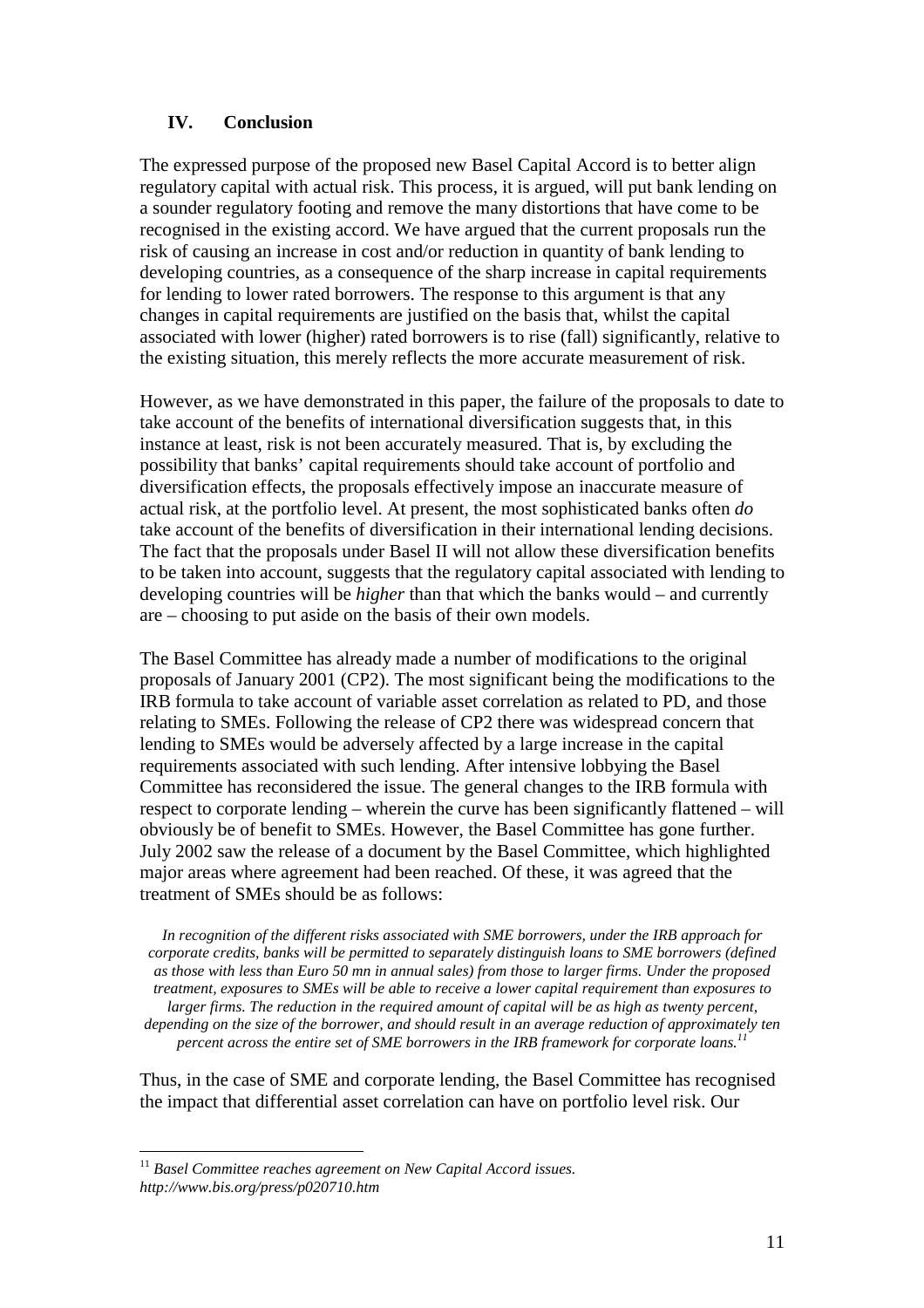results strongly suggest that a similar modification is justified with respect to internationally diversified lending.

The specific manner that the Basel Committee might want to incorporate these findings is, of course, best left to them. Given the experience and expertise at their disposal we would not at this stage want to offer suggestions as to the means by which these modifications might be made. However, given the changes already made to the IRB formula with respect to corporates and SMEs, as well as the fact that the changes we propose would seem to have at least as solid an empirical basis, there are no theoretical, empirical or practical reasons why changes should not be made to incorporate the benefits of international diversification. We therefore urge the Basel Committee to incorporate these findings in the final consultative paper, due for release in Spring 2003, and would be happy to collaborate with the Committee in this important work, if it was considered useful.

#### **References:**

Acharya, V., Hasan I, and Saunders A (2002) Should banks be diversified? Evidence from individual bank loan portfolios. BIS Working Paper no. 118.

Davis, E.P. (1999) Russia/LTCM and market liquidity risk", *The Financial Regulator*, 4/2, Summer.

Griffith-Jones, S. (2002) Capital Flows to Developing Countries: Does the Emperor Have Clothes? *Mimeo*, Institute of Development Studies

Griffith-Jones, S. and Spratt, S. (2001) 'Will the proposed new Basel Capital Accord have a net negative effect on developing countries?' *mimeo, Institute of Development Studies, Brighton*

Griffith-Jones, S., Spratt S. and Segoviano, M. (2002) Basel II and Developing Countries, *The Financial Regulator,* vol. 7, No. 2, September.

J.P. Morgan, (1997), "Creditmetrics Technical Document"

Kaminsky, Reinhart and Vegh (2002) *Two Hundred Years of Contagion*. Forthcoming.

Kaminsky and Reinhart (2002) *The Center and the Periphery: The Globalization of Financial Turmoil*. Forthcoming.

Markowitz, Harry, (1959), "Portfolio Selection: Efficient Diversification of Investments", John Wiley and Sons.

Merton, Robert C., (1974), "On the pricing of corporate debt: The risk structure of interest rates", The Journal of finance, Vol 29, pp449-470

Persaud (2001) *Sending the Herd off the Cliff-Edge: The Disturbing Interaction Between Herding and Market-Sensitive Risk Management Practices.* Winner of the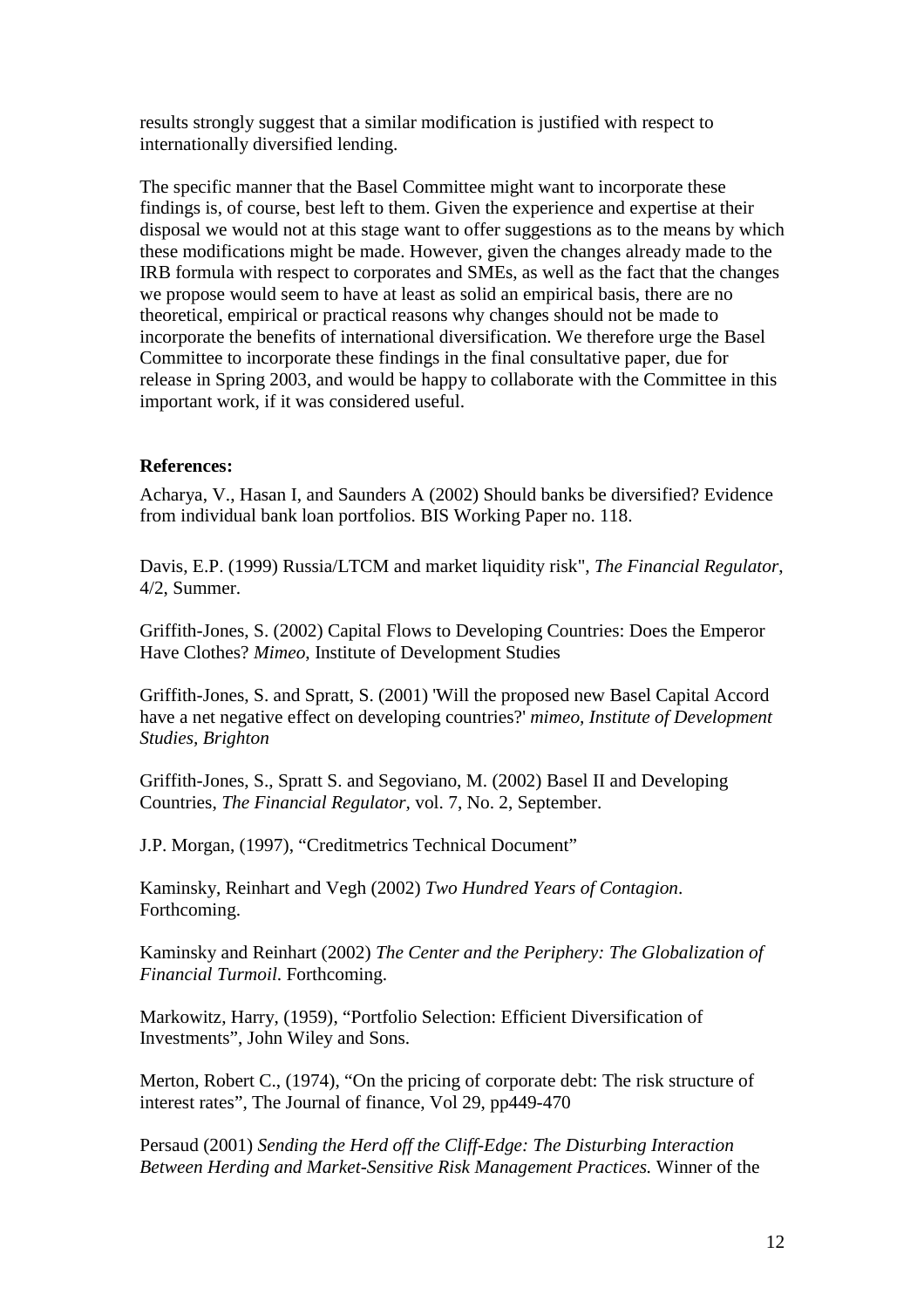Institute of International Finance's *Jacques de Larosiere* essay on global finance, 2000.

Segoviano, M. (1998) Basel II v.s. Creditmetrics, LSE, Msc Economics disseration.

Zigrand, J.P. and Danielsson, J (2001) "What happens when you regulate risk? Evidence from a simple equilibrium model", FMG/LSE, DP393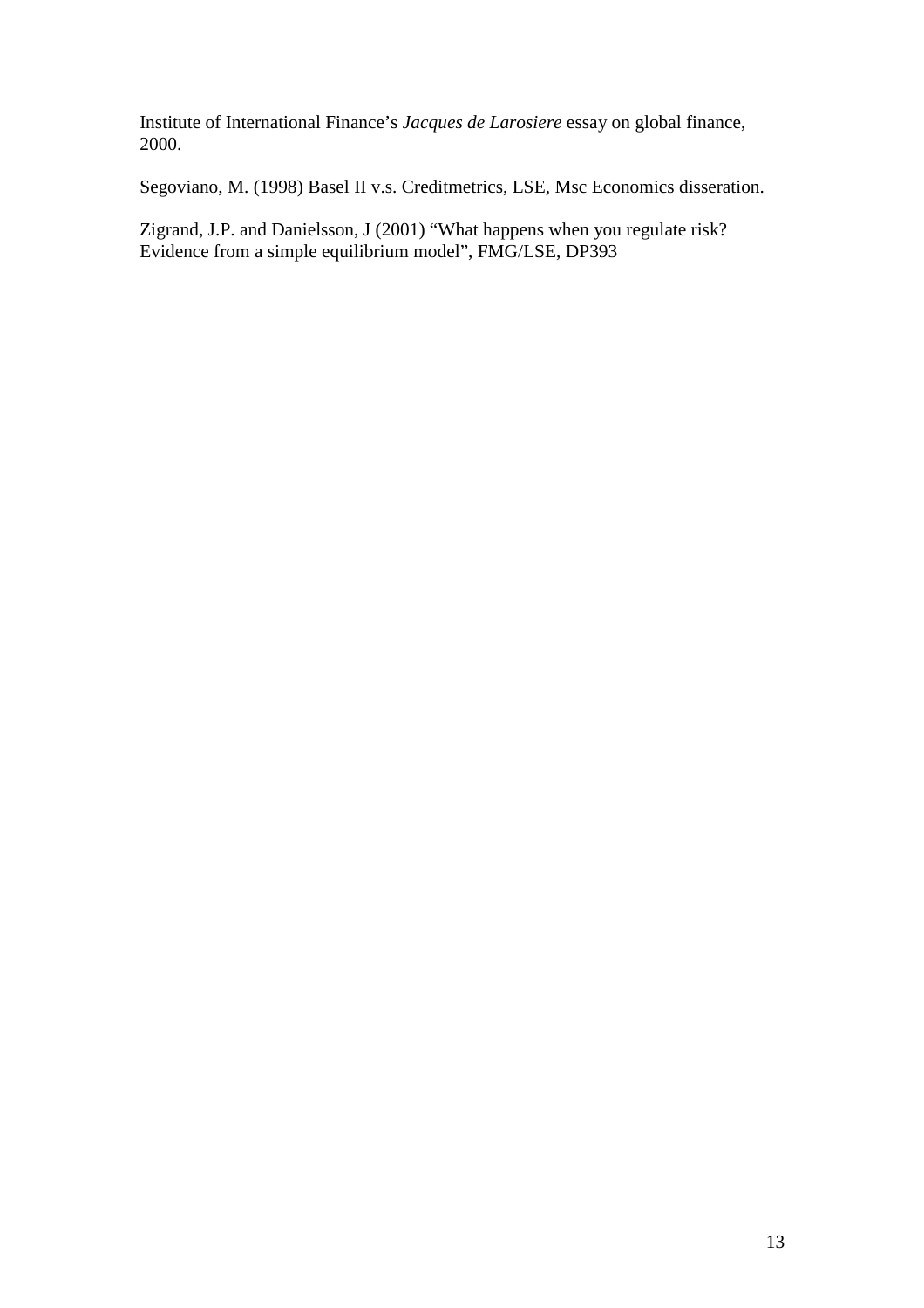#### **Annex 1. Cumulative Distribution Function Tests (C.D.F)**













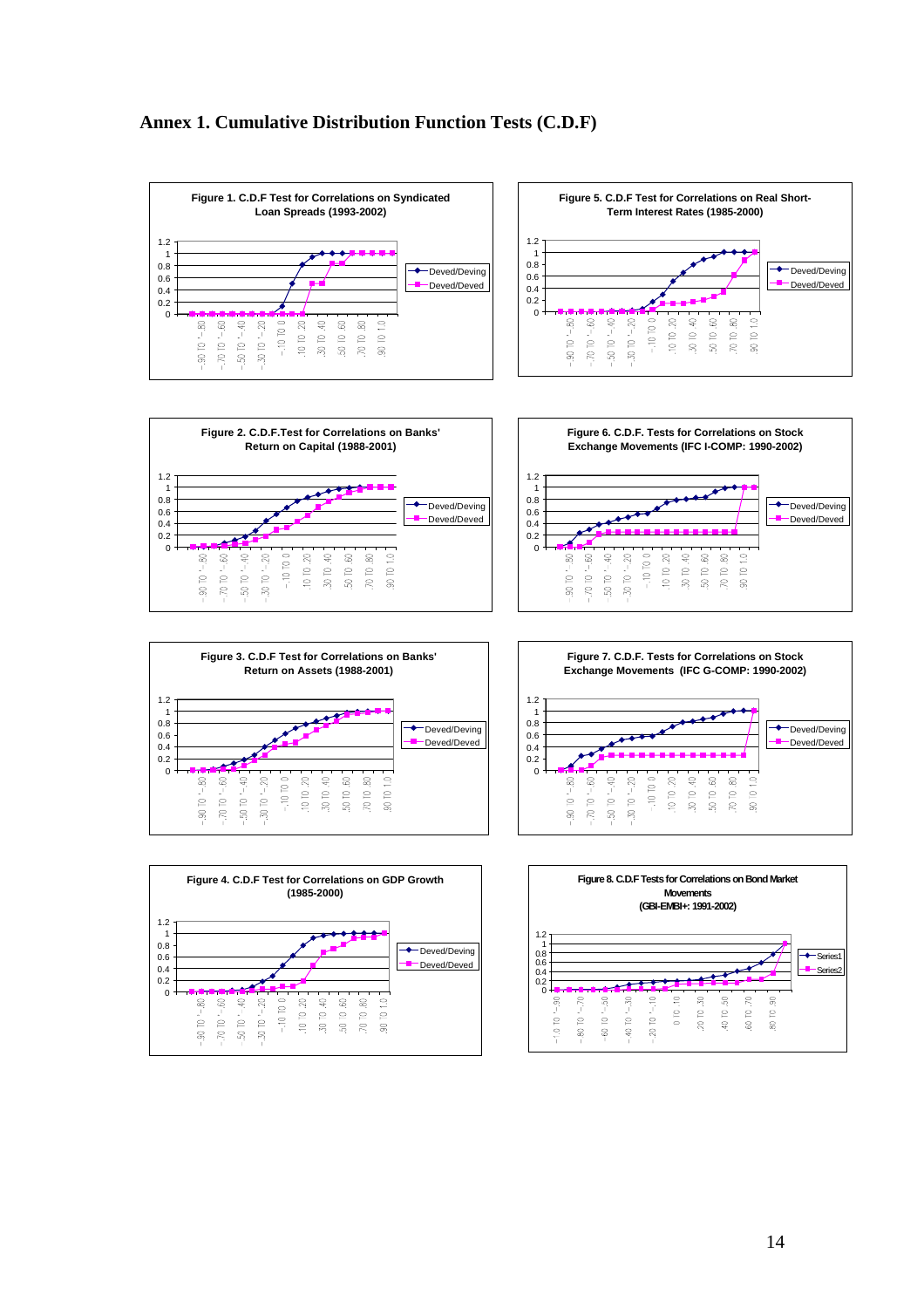# **Appendix: Computation of Unexpected Losses**

Considering that the quality of the credit portfolio of any bank can change at any time in the future, there is a need to make frequent calculations of the expected losses that a bank could suffer under different risk situations. Given the constant changes in portfolio quality, it is unlikely that the computed expected losses will be the same for different periods. The difference between expected losses computed at different periods, (due to changing credit quality), is the cause of potential losses to the bank, that could erode their capital in extreme situations. These losses are called "Unexpected Losses" and their estimation represents the issue to be addressed in this appendix.

Unexpected Losses arise because of joint credit quality changes among the credits that conform a credit portfolio. In order to model such joint credit quality changes, we adopted a portfolio approach.

The adoption of the portfolio approach (See Markowitz (1959)) has been amply documented and adopted in diverse finance applications. Under this theory, investors formulate their investment portfolio, taking care of the optimal risk-return relationship that a given portfolio has. With this in mind, credit risk modellers have already developed risk management techniques aimed to take account of the portfolio diversification effect. Although such approaches might be subject to improvements<sup>12</sup>, we do believe that portfolio diversification could and should be an integral part of credit risk valuation for regulation purposes. As we have argued in the main body of paper and in previous work, we believe that negative economic outcomes will be provoked by the fact that the proposed regulation framework only punishes high-risk taking but does not provide incentives for portfolio diversification.

In this appendix we present a modification to the "Credit-Metrics"<sup>13</sup> methodology that has been used to simulate credit unexpected losses of analysed portfolios. The Credit-Metrics model has been described as: "A full portfolio view addressing credit event correlations which identify the costs of over concentration and benefits of diversification". (See J.P. Morgan (1997)). The objective of this appendix is to present the modifications that were made to the Credit-Metrics approach in order to make possible its implementation. For detailed exposition refer to the Credit-Metrics technical document. We refer to the modification to the "Credit-Metrics" methodology as Full Credit Risk model: FCRM.

# **Full Credit Risk Model:**

Empirical studies that show that credit defaults are correlated have been widely presented, here we present evidence that credit risk can also be diversified. In order to calculate portfolio diversification, it would be necessary to know the probability that each of the credits making up a portfolio migrate jointly from their current rating (credit quality) to each of the possible ratings. For this, we would

 $\overline{a}$  $12$  It is not our intention at this point to analyse the possible improvements to each methodology.

 $13$  The choice of this model was made in terms of simplicity for modelling and availability of data. It is not our intention to favour any specific credit risk modelling technique.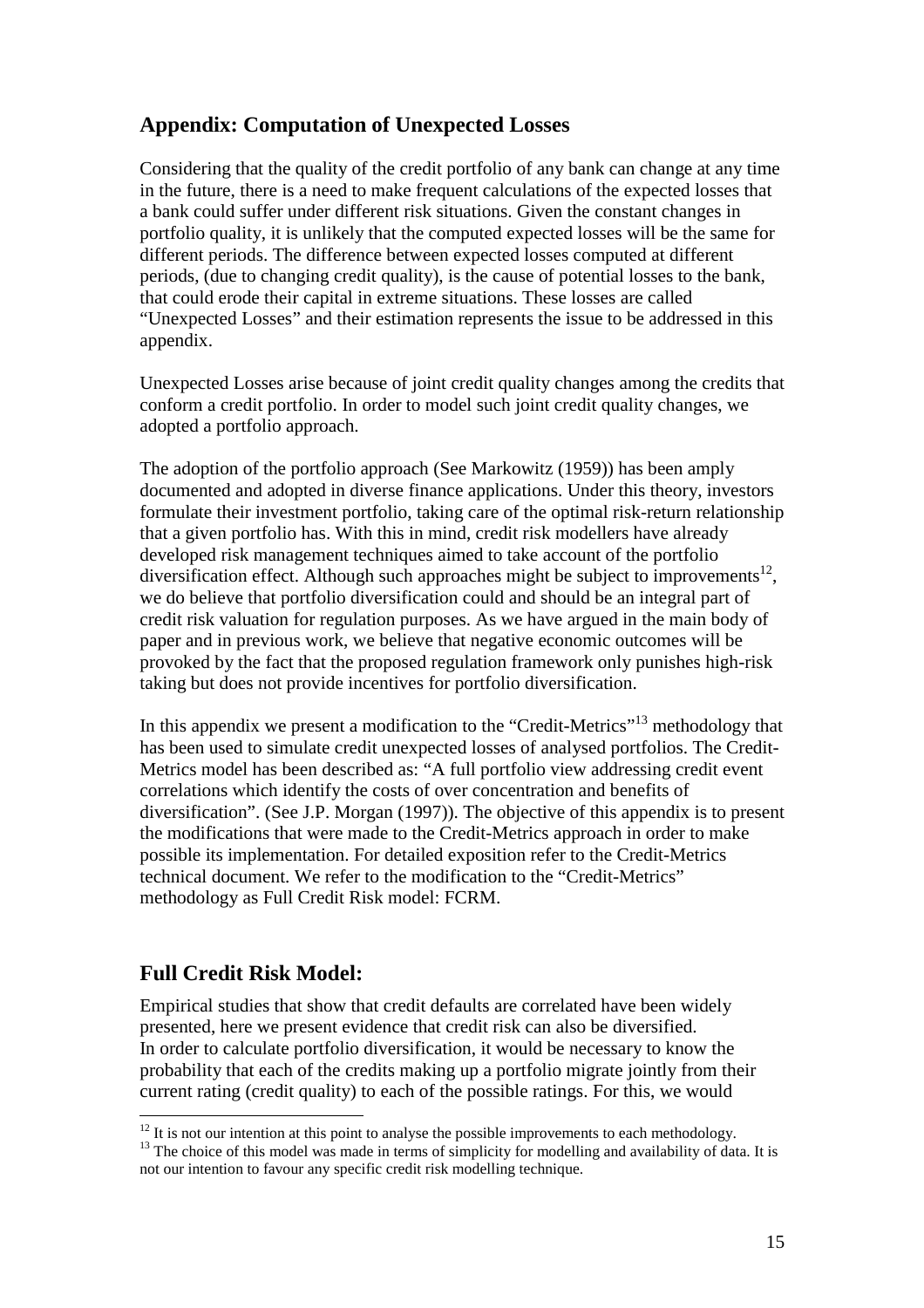require to know a number of tables of joint probabilities equivalent to the number of pairs of credits making up a portfolio. This objective is unattainable given the lack of reliable data, the amount and complexity of it.

The CreditMetrics' approach makes use of two main elements:

I. The Merton Approach to model Credit Quality Changes. II. An indirect approach to model Correlations among the credits that make up a credit portfolio.

Finally, once a correlations matrix among the creditors making up the credit portfolio is built, this methodology simulates the unexpected losses for the portfolio.

### **I. The Merton Approach to model Credit Quality Changes.**

The Merton approach assumes that equity can be viewed as a call option on the firms' assets with a strike price equal to the book value of the firm's debts (See Merton (1974)). The intuition behind this assumption is that given the limited liability feature of equity, equity holders have the right but not the obligation to payoff debt-holders and take over the remaining assets of the firm. This approach implies that the credit quality (rating) of a given creditor is related to the difference between the market value of its assets and its debt.

Under this approach, the change in the value of the assets of a given company is related to the change in its rating. Therefore, the distribution of the company's assets returns can be used to calculate the distribution of its rating change's probabilities. For the generalisation of this model, it is necessary to include, in addition to the default state, different credit quality states.



The transition matrix is the variable that summarises the migration probabilities from one credit quality to any other. Having the transition probabilities between different credit qualities and considering the Merton Approach, it is possible to derive the market value of assets that represent the cut-off values between different credit qualities, as shown in Figure 1. These cut-off values fulfil the condition that if the change in the market value of the asset (r) is sufficiently negative, (i.e. smaller than ZE), then the credit falls into default; if  $ZE < r < ZD$ , the credit is rated D, and so on.

16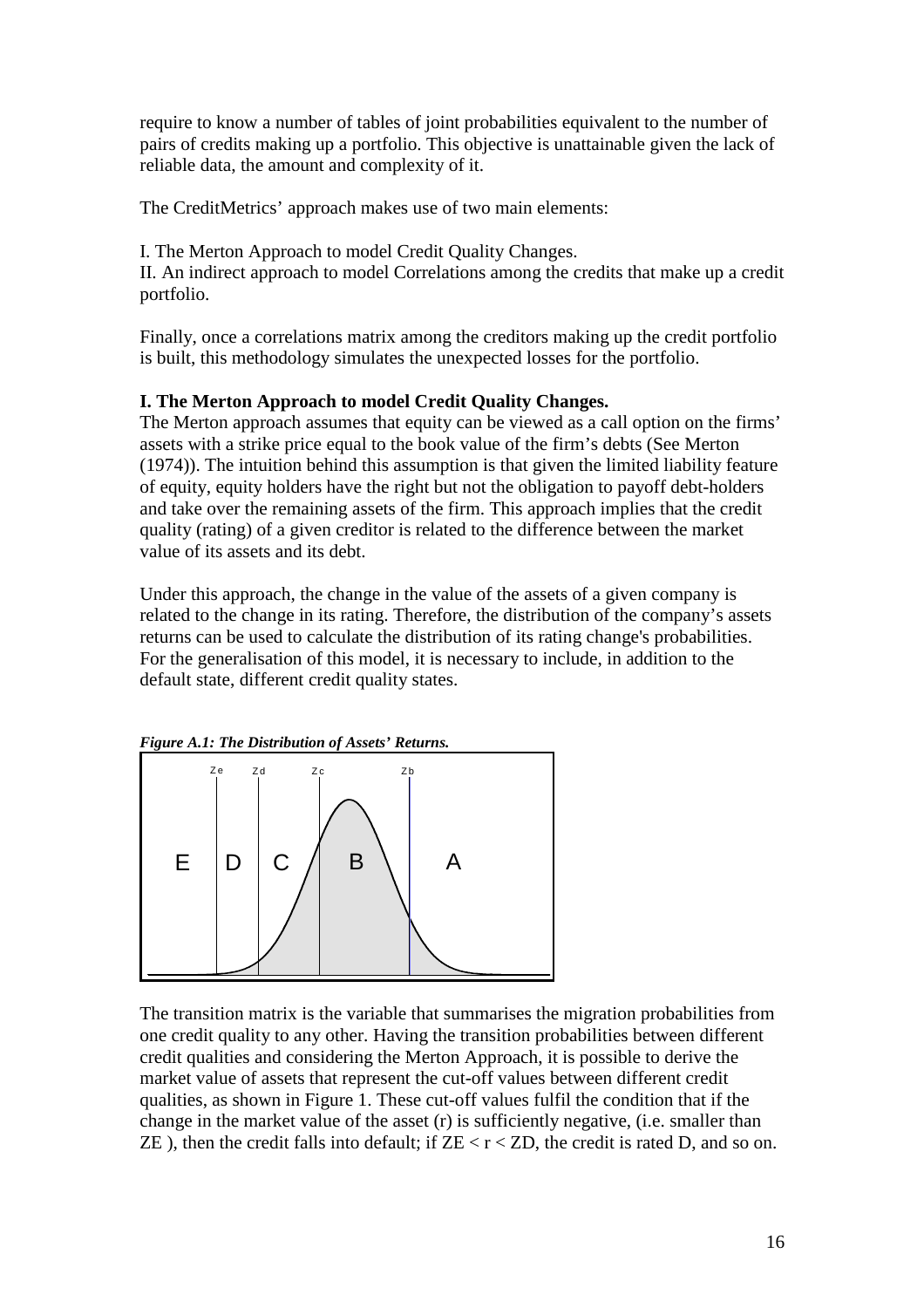Taking into consideration the empirical transition matrix, it is possible to estimate the probability of these changes happening as follows: (for a credit initially rated as X).

 $Prob(E|X) = Prob(r < ZE) = \varphi(ZE)$  $Prob(D|X) = Prob(ZE < r < ZD) = \varphi(ZD) - \varphi(ZE)$  $Prob(C|X) = Prob(ZD < r < ZC) = \omega(ZC) - \omega(ZD)$  $Prob(B|X) = Prob(ZC < r < ZB) = \varphi(ZB) - \varphi(ZC)$  $Prob(A|X) = Prob(ZB < r < ZA) = 1 - \varphi(ZB)$ 

Where:

R: Is the implied market value of assets.

ϕ: Is the cdf for the Normal distribution

From this point of view, the correlation matrix of changes of credit quality between creditors can be computed by developing an explanatory model of the changes in the value of the assets of the debtors.

This approach presents several practical problems for implementation, the most important being the handling of very large correlation matrices. Additionally, it is not possible to obtain the changes in the market value of assets for each particular debtor, since it would be necessary to have specific information about the internal financial structure of each debtor. These two disadvantages make it impossible to implement an ideal correlation matrix, for these reasons we will adopt an indirect ( but more manageable) method to introduce the portfolio diversification effect.

### **II. An indirect approach to model Correlations among the credits that make up a credit portfolio.**

Following the Merton's approach, J.P. Morgan makes an a-priori distinction of the factors that determine the changes in the value of the assets of the debtors. This distinction comes from two basic components: the market component and the idiosyncratic component. By definition, the idiosyncratic component does not correlate with anything, since it refers to those factors unique for the debtor. But the market component has with it, all the elements that allow the portfolio diversification.  $r_{\text{total}} = W_M r_{\text{market}} + W_I r_{\text{Idiosyncratic}}$  (1) Where:

 $W_M$ : Percentage of returns explained by the market component<sup>14</sup>. rmarket: Market component of returns.

 $W_I$ : Percentage of returns explained by the idiosyncratic component<sup>15</sup>. I<sub>idiosyncratic</sub>: Idiosyncratic component of returns.

 $w_{I} = \sqrt{1 - w^{2}_{M}}$ 

 $\overline{a}$ 

The objective of this equation is to be consistent with the change in the market value of the assets' standardized returns.

<sup>&</sup>lt;sup>14</sup> In the CreditMetrics technical document, it is explained how these weights can be calculated. After empirical implementations, it is proved that an acceptable value of  $W_M = 70\%$ . For our exercise, we assume this value.

<sup>&</sup>lt;sup>15</sup> The idiosyncratic component weight is obtained with the following equation: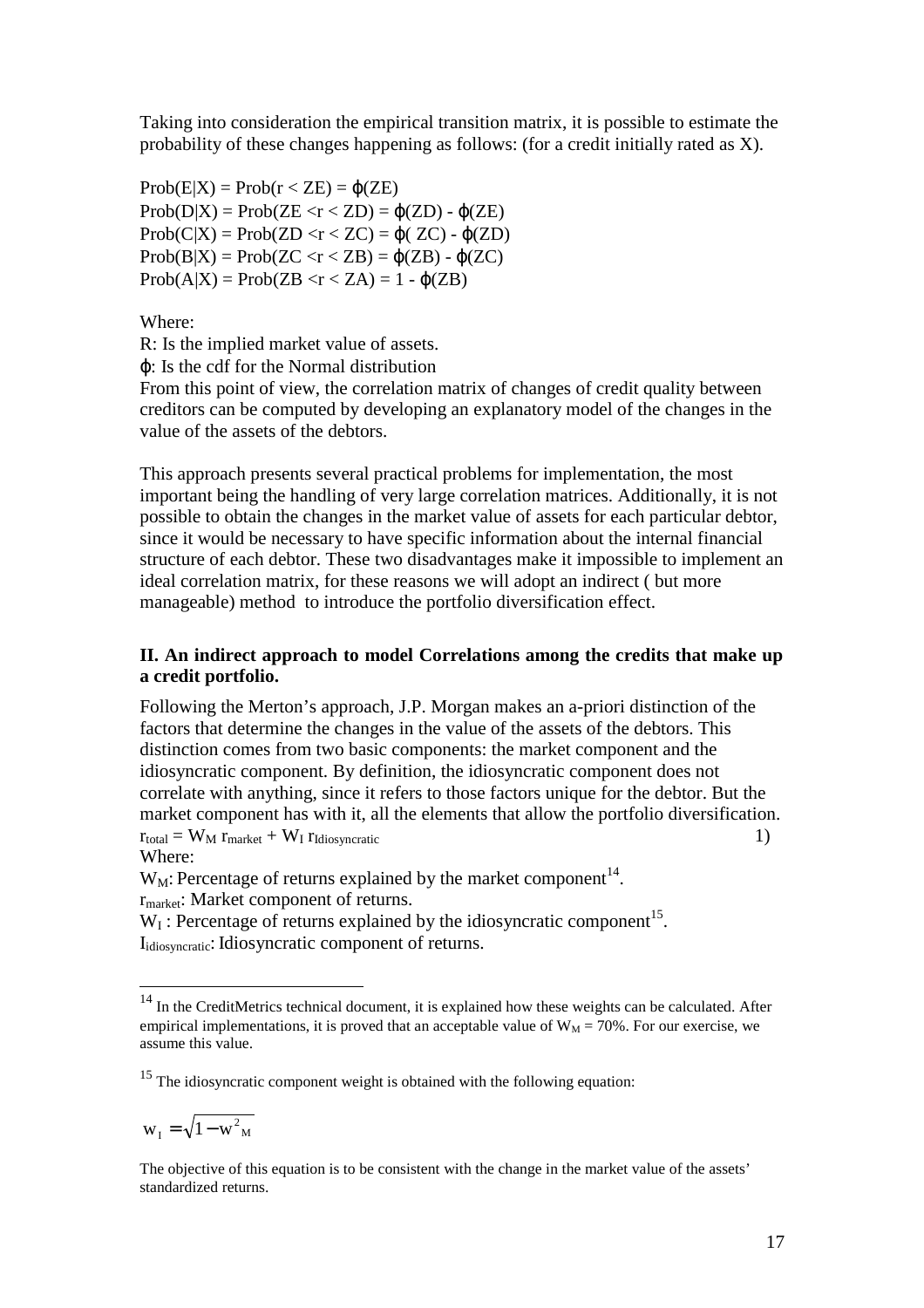Conversely, the market component of Returns is defined as:

 $r_{\text{Market}} = H_A r_{\text{GDP Country}} + (1-H_A) r_{\text{GDP Economic Activity}}$  (2) Where:

HA: Percentage of market component explained by the GDP of the debtor's country. The Herfindahl Index computes this parameter.

rGDP Country: Return on the GDP of the debtor's country.

 $(1-H_A)$ : Percentage of market component explained by the GDP of the debtor's country.

rGDP Economic Activity: Return on the GDP of the debtor's Economic Activity.

The market component of returns is divided between economic activity and geographical area. Which is more relevant for a debtor? Is it his economic activity or the country where his business takes place? The percentage of participation of these market factors in the debtor's systemic risk is exogenous to the model. Therefore a methodology was designed to solve this problem in the most objective way possible (See Segoviano (1998)).

This methodology was based in the fact that the greater the variety of economic activities in a country, the lesser the effect (on the value of assets of a debtor in that country) of a sudden change in the country's production. Within this framework it is possible to infer that in those countries in which there are a few economic activities (and therefore there is a high economic activity concentration), the most important factor for the debtor's assets value will be his geographic location. The intuition behind this reasoning is the fact that if the country is affected by an economic shock, it is very likely that debtor will experience a decrease in the value of his assets, since it is highly probable that the debtor will belong to the economic activities that have been affected.

Following this reasoning, we computed a "Herfindahl" index with the following formula for each group of countries:

$$
H_{\rm A} = \sum_{i=1}^n \left(\frac{X_{\rm Ai}}{\sum_{j=1}^n X_{\rm Aj}}\right)^2
$$

Where:

 $\overline{a}$ 

 $X_{Ai}$  = is the amount of participation of the i economic activity in country group A.<sup>16</sup>

Once considered all the elements that compose the market component of assets' returns the next step is to calculate the correlations between the debtors making up a credit portfolio.

Given a pair of debtors X and Y, working in B and V industrial activities; located in A and E country groups and with returns expressed in the following way:

<sup>&</sup>lt;sup>16</sup> The higher the Herfindhal index for a given country group, the less economic activity diversified. Then, the percentage of the market component explained by the GDP of the debtor's country takes more importance.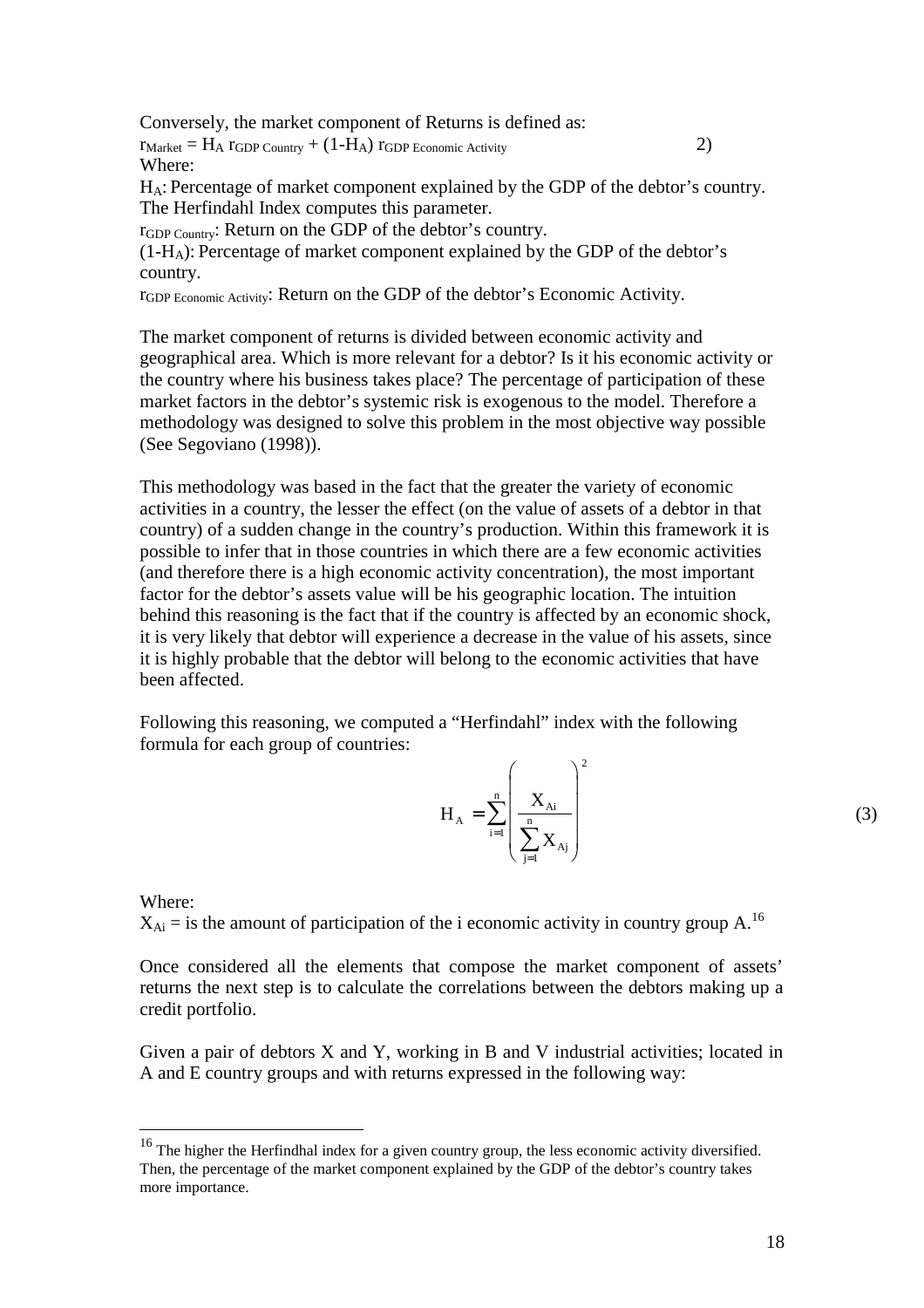$$
r_{\rm X} = w_{\rm IX} r_{\rm IX} + w_{\rm MX} H_{\rm A} r_{\rm A} + w_{\rm MX} (1-H_{\rm A}) r_{\rm B}
$$

$$
r_{\rm Y} = w_{\rm IY} r_{\rm IY} + w_{\rm MY} H_{\rm E} r_{\rm E} + w_{\rm MY} (1-H_{\rm E}) r_{\rm V}
$$

The problem of estimating the correlations among each couple of creditors in the portfolio is summarised in the following way:

$$
\rho_{XY} = w_{MX} H_A w_{MY} H_E \rho_{AE} + w_{MX} (1 - H_A) w_{MY} (1 - H_E) \rho_{BV}^{17}
$$
\n(4)

Where:

 $\overline{a}$ 

 $p_{AE}$ : is the correlation between different country groups<sup>18</sup>.  $p_{\text{BV}}$ : is the correlation between different economic activities<sup>19</sup>.

This equation is computed for each pair of debtors making up the portfolio. The results of computing this equation are compiled in a (n x n) square matrix, where n is the number of creditors in the portfolio. This matrix is named the correlation matrix between creditors and is unique for each portfolio. This matrix is an extremely important variable for the simulation of unexpected losses, since it incorporates the necessary elements to quantify the concentration/diversification of the portfolio.

With these elements, we show in the following section how quality scenarios for the portfolio are simulated. From these quality scenarios, the loss distribution is built from which it is possible to obtain the unexpected losses.

#### **III Simulation of quality scenarios for the credit portfolio**

Combining the transition matrix with the correlation matrix between creditors, we simulate quality scenarios from which the loss distribution for the credit portfolio is obtained.

As explained above, the transition matrix indicates the probabilities of quality changes that a creditor with a given rating might experience. Additionally, the correlations of quality changes between creditors is involved. Creditors with similar characteristics will tend to migrate jointly to different credit qualities when hit by economic shocks. Creditors with different characteristics will tend to migrate dis-jointly to different credit qualities when hit by economic shocks. This implies that credit portfolios concentrated in credits with similar characteristics will tend to have higher unexpected losses since they will not be diversifying the possible economic risks.

We programmed an algorithm to compute 10,000 possible quality scenarios for each of the (n x n) couples of creditors that make up the portfolio. Each quality scenario

 $17$  Since the correlations between idiosyncratic components and geographical components, idiosyncratic components and economic activity components as well as between economic activities and geographical components are assumed to be zero.

<sup>&</sup>lt;sup>18</sup> These correlations were computed between the spreads of syndicated loans for each country group. We considered that such spreads represent the riskiness of the financial system in each country group.

<sup>&</sup>lt;sup>19</sup> These correlations were computed between indexes for each of the economic activities considered in the excercise. Each economic activity index was built with the economic activity component of the GDP of a representative country for each country group in the sample.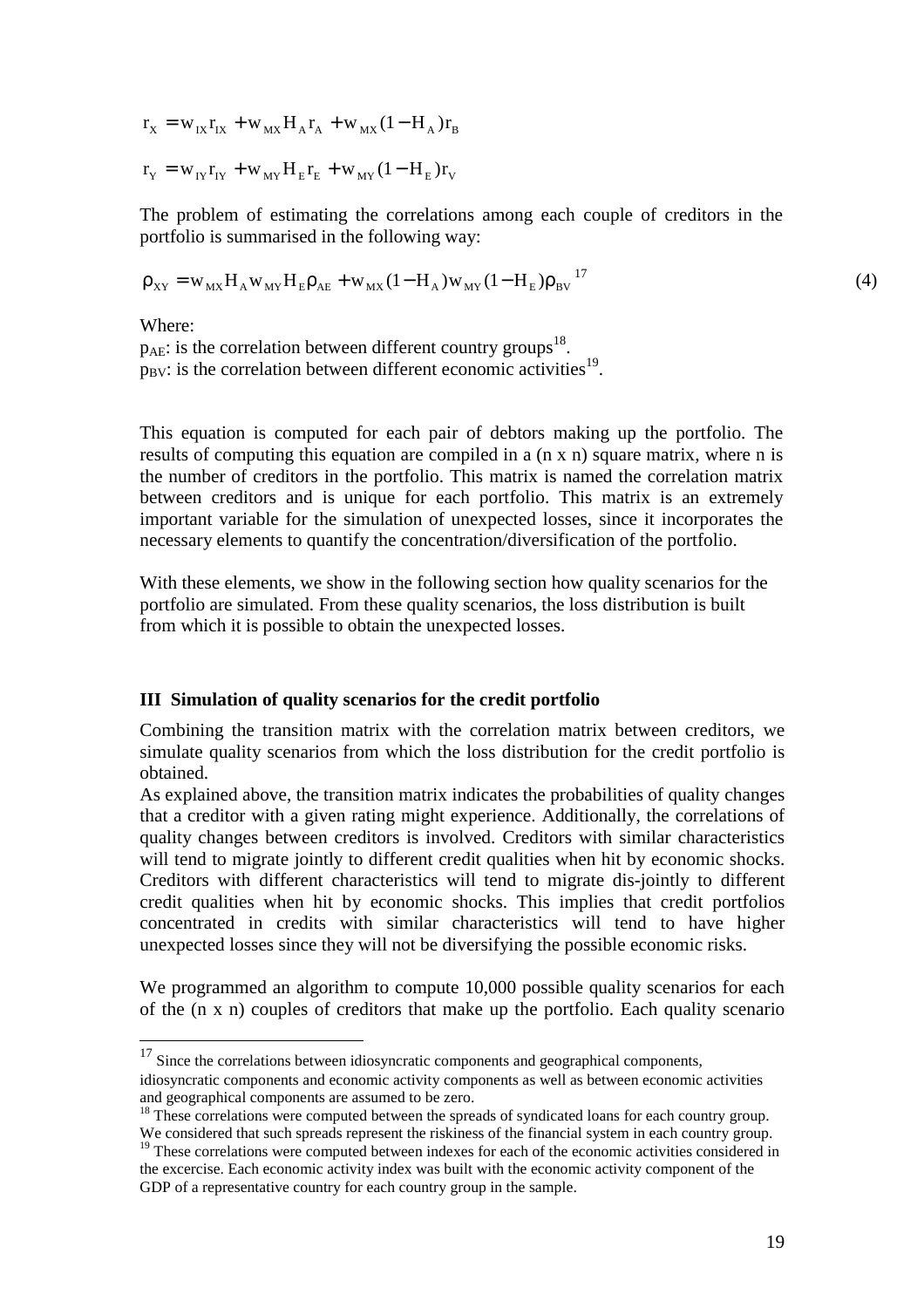shows a change in the market value of the assets of the creditors in the portfolio. This process is repeated 10,000 times. The quality changes of the members of the portfolio allow generating an amount of losses or profits that conform the loss distribution of the portfolio.

In order to generate these scenarios, the following process is computed:

- 1. Generation of random uniform numbers.
- 2. Transformation of this random numbers into normal standard random numbers.
- 3. Transformation of the normal standard random numbers into normal multivariated random numbers with variance equal to the correlation matrix between creditors.

Since it was assumed that the process that generates changes in the assets follows a normal distribution, we use normal random multivariated distribution to generate joint quality migrations, where credits with high correlation will tend to migrate jointly.

### **IV Unexpected Loss**

Once the credit portfolio quality scenarios have been simulated, it is possible to compute the losses/gains that come from the difference between initial and final credit qualities. The losses/gains obtained from the simulation process are used to build a histogram. This histogram summarizes the loss distribution of the credit portfolio.

#### **Figure A2: Credit Portfolio Loss Distribution**



Simulated unexpected losses must be ordered to generate the loss distribution.

From this distribution a Value at Risk (VaR) is defined from which we obtain the amount of unexpected losses from the portfolio. The unexpected losses divided by the total amount of the portfolio represent the percentage that with a given probability (defined by the chosen percentile) could be lost in an extreme event. Then, capital requirements should be such that they can cover such losses.